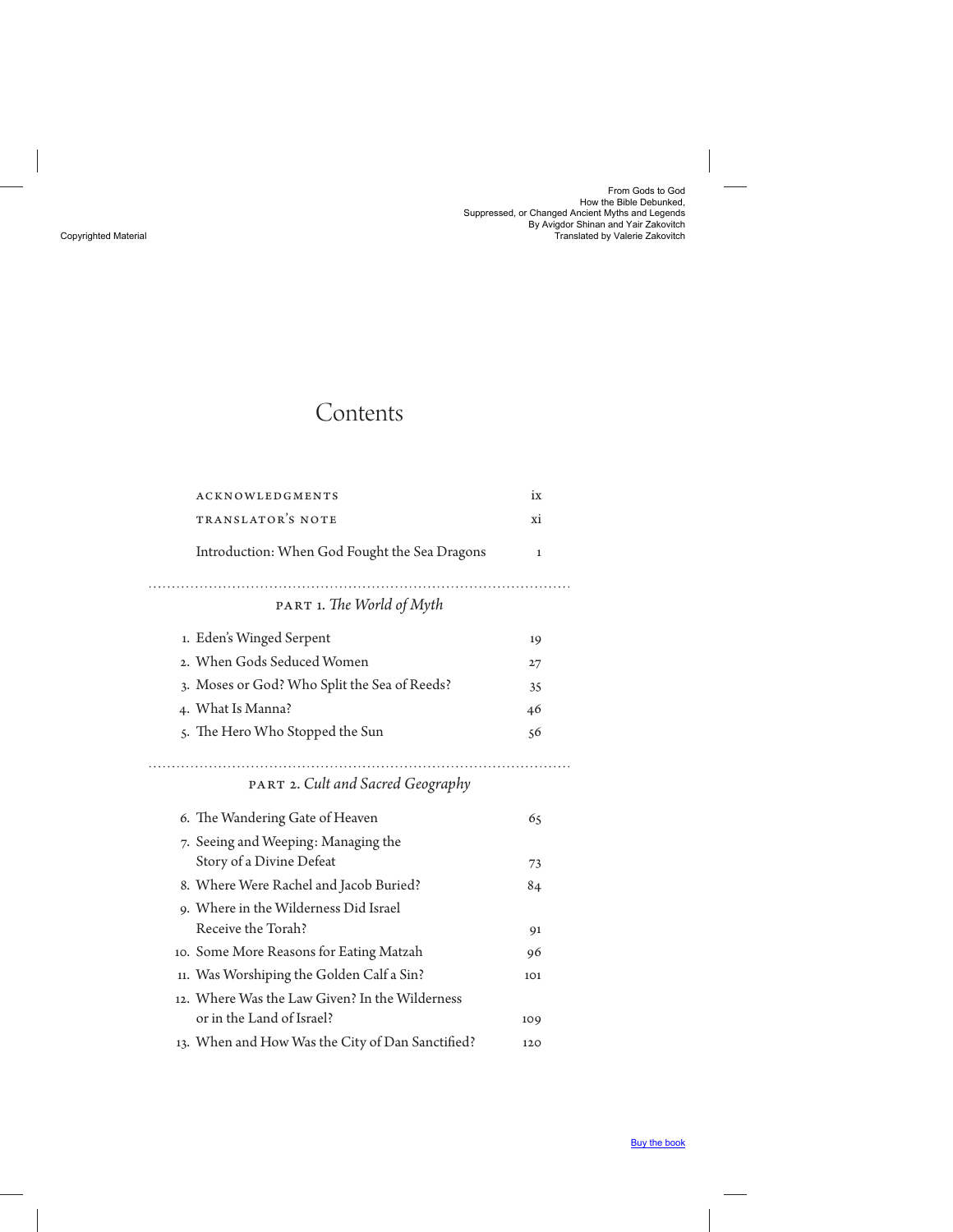| PART 3. Biblical Heroes and Their Biographies            |     |
|----------------------------------------------------------|-----|
| 14. What Did Ham Do to His Father?                       | 131 |
| 15. Out of the Fire: Recovering the Story of             |     |
| Abraham's Origins                                        | 138 |
| 16. The Reinterpretation of a Name: Jacob's              |     |
| In Utero Activities                                      | 149 |
| 17. Were the Israelites Never in Egypt? A Peculiar       |     |
| Tradition about Ephraim                                  | 157 |
| 18. Moses's Most Miraculous Birth                        | 164 |
| 19. Moses's African Romance                              | 173 |
| 20. Moses's Necessary Death                              | 179 |
| 21. Son of God? The Suspicious Story of Samson's Birth   | 189 |
| 22. A Cinderella Tale: Clues to David's Lost Birth Story | 197 |
| 23. Finding the Real Killer of Goliath                   | 206 |
| 24. How a Savior Became a Villain: Jeroboam              |     |
| and the Exodus                                           | 213 |
| PART 4. Relations between Men and Women                  |     |
|                                                          |     |
| 25. Sister or Not: Sarah's Adventures with Pharaoh       | 223 |
| 26. The Story of Rebekah and the Servant on the          |     |
| Road from Haran                                          | 230 |
| 27. Reuben, Bilhah, and a Silent Jacob                   | 237 |
| 28. Seduction before Murder: The Case of Jael            | 242 |
| 29. No Innocent Death: David, Abigail, and Nabal         | 250 |
| 30. Not Just Riddles: Solomon and the Queen of Sheba     | 259 |
| In Closing                                               | 267 |
| GLOSSARY OF EXTRA-BIBLICAL SOURCES                       | 271 |
| <b>INDEX</b>                                             | 293 |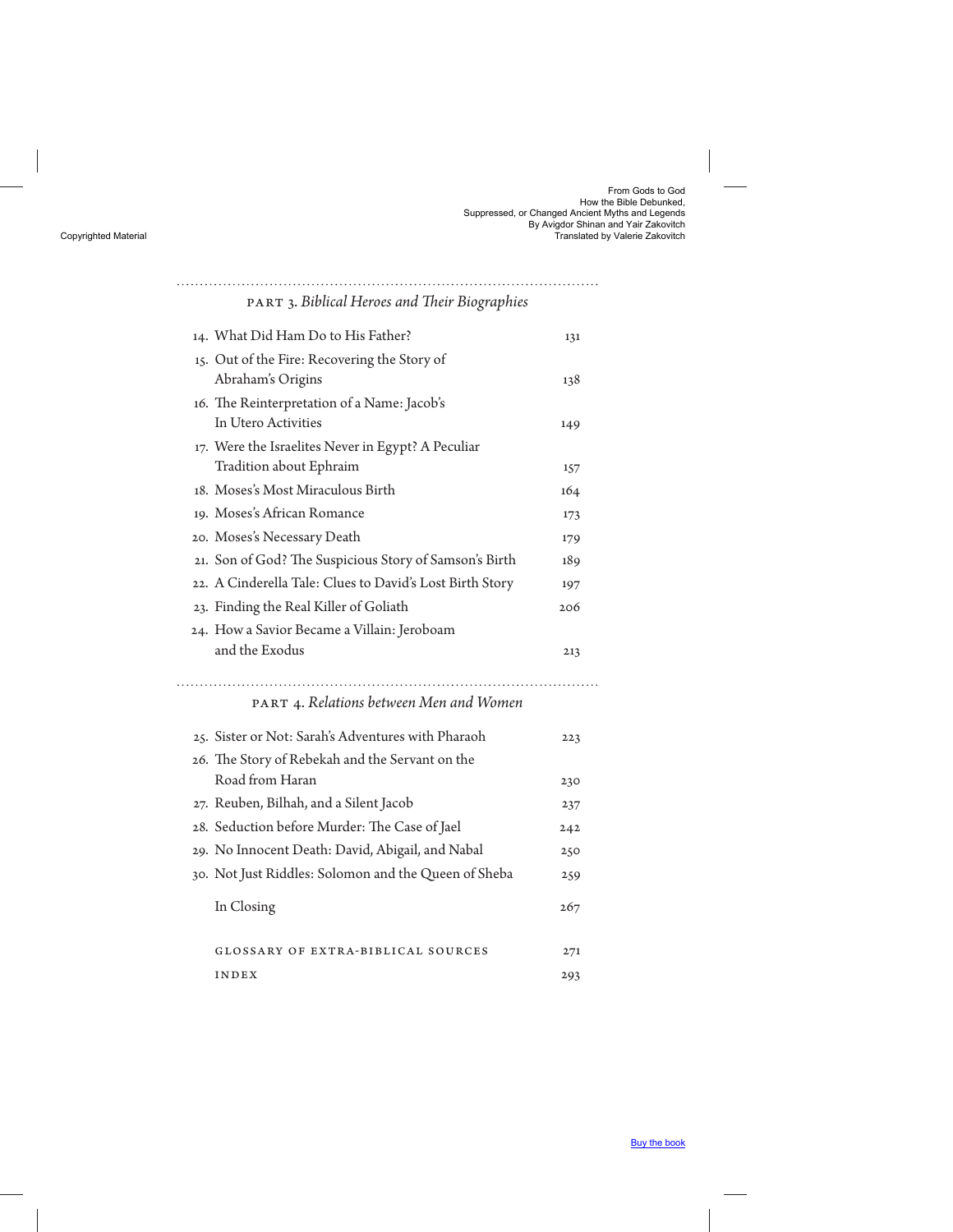# *When God Fought the Sea Dragons*

The twenty-four books that constitute the Hebrew Bible were written over the course of roughly one thousand years, during which time they gradually reached their final form. The purpose of these books was to teach readers about themselves: who they were, where they came from, what their relations were with other nations. Most importantly, the Hebrew Bible aimed to persuade readers of the existence of one god and of their relationship with that god. The Bible was the manifesto of the revolutionary thinkers who were its writers: it was the manifesto of the monotheistic revolution.

Though the writers of the Bible may have lived hundreds of years apart, they spoke with one another through their writings, each adding his words to the growing canon. Indeed, the Bible is not merely a collection of books but a network of connections in which stories talk to poems and laws to prophecies. Two brief examples illustrate the phenomenon.

The genealogy of David's ancestry in the book of Ruth (written in about the fifth century BCE) supplies information that was missing from the (earlier) book of Samuel, which, when it introduces the youthful David to us for the first time, relates almost nothing about his ancestry except for the name of David's father. The writer of Samuel had his reasons for not describing David's background. For one thing, he wanted David to prove himself as a leader and so to be seen as a self-made king. But the writer of Ruth, who lived a few centuries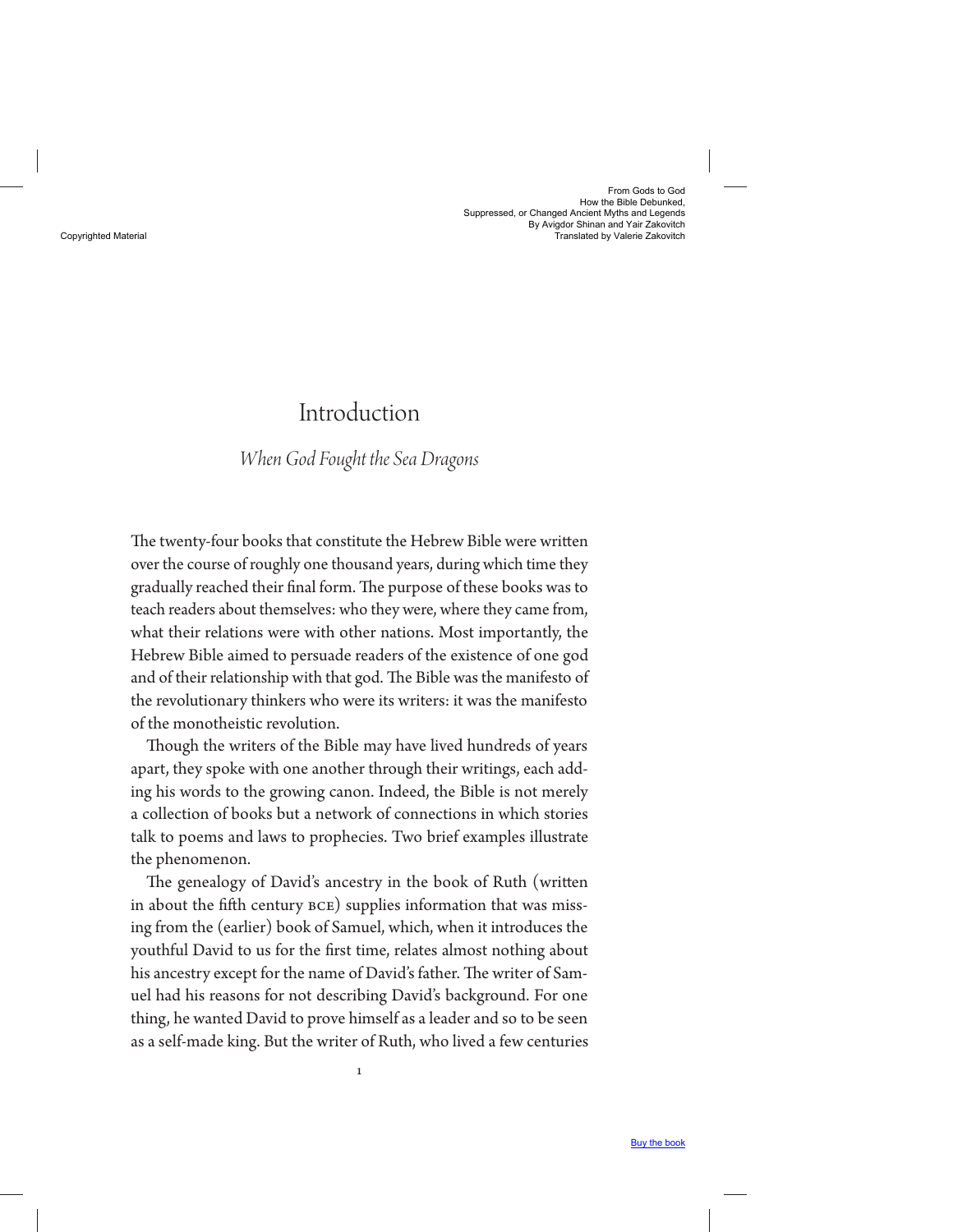after the writer of Samuel, did not share that point of view. For Ruth's writer it was unthinkable that we would not know the genealogy of such a figure and that David would not be the descendant of illustrious ancestors.

 As a second example, a short prophecy in the book of Isaiah about the Days to Come (Isaiah 2:2–5) tells us how, in that wondrous future, "the Law [Torah] will come forth from Zion, the word of the LORD from Jerusalem." This prophecy actually converses with the Bible's paramount story about the giving of the Law on Mount Sinai in Exodus 19. That first Law was given only to the Israelites at the base of Mount Sinai when they were alone in the wilderness, in "Splendid Isolation"; on the other hand, in the Days to Come, according to Isaiah, the Law will be given to *all* the nations, and not on Mount Sinai but on the Temple Mount in Jerusalem. Isaiah's goal was peace, and he deemed peace to be attainable only if all the nations join together and communicate. Isaiah conveys the importance of communication by shaping his prophecy as a mirror image of the story of the Tower of Babel.

The Tower of Babel was another case where humanity united and sought to ascend (in that case, to ascend to heaven and challenge God). In Babel, however, God puts an abrupt end to the people's hubris by confusing their languages and scattering them to the ends of the earth. By using these two stories — about the giving of the Law at Sinai and the Tower of Babel-as the building blocks for his prophecy, Isaiah both reveals his disagreement with the ideology of separatism and gives humanity a second chance: again the people will join together, again they will speak and understand one another as they ascend the mountain of God — but this time with humility in order to learn God's ways and walk in God's path. This, in the prophet's view, will bring peace.

This web of connections between different writings is what we call "inner-biblical interpretation." It happens when one text expands, alludes to, or becomes reflected in another. It is worthwhile to consider this phenomenon that created layers upon layers of interpretation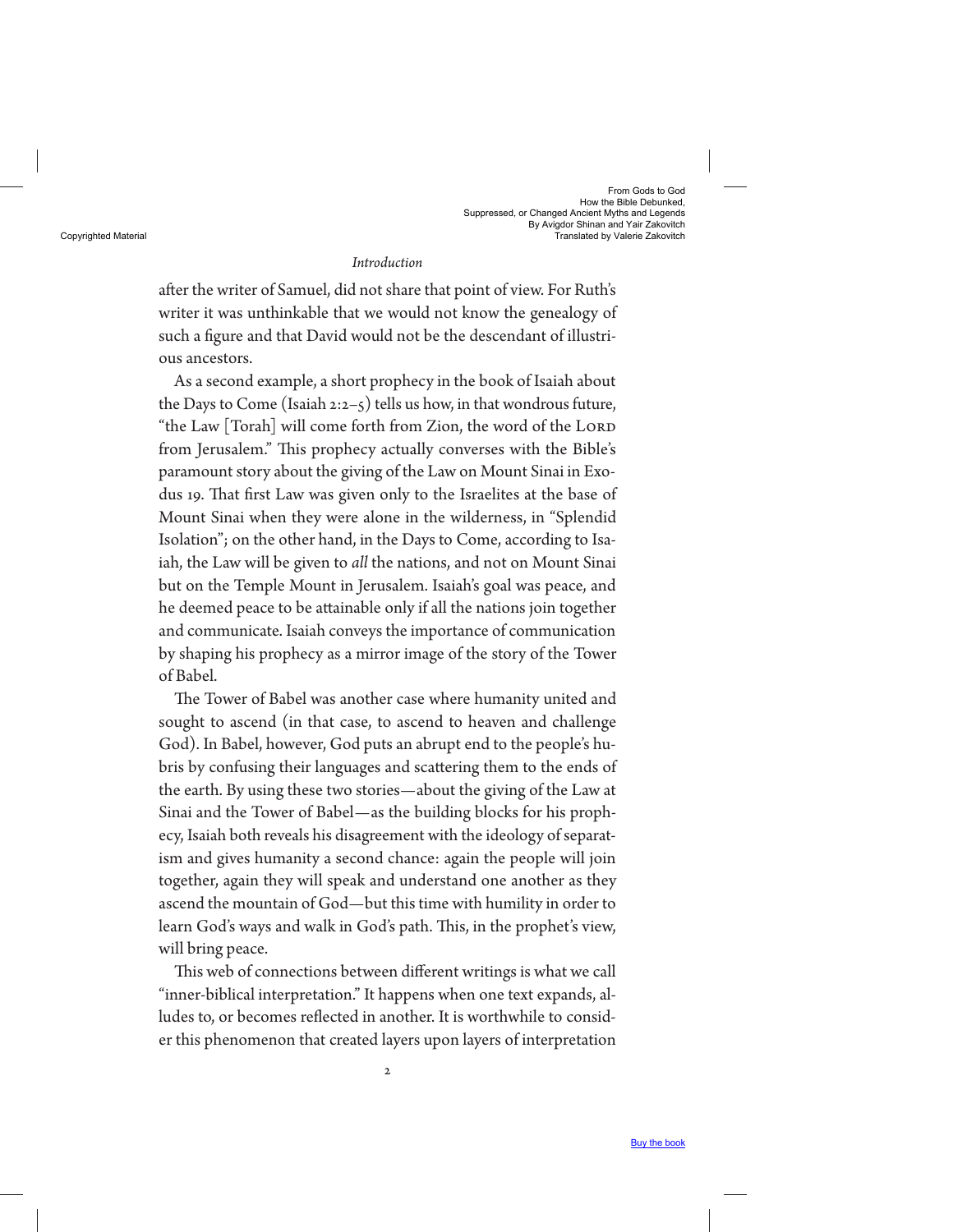within the biblical corpus itself. As these ancient thinkers wrote their texts, whether historical accounts or psalms, legal texts or narratives, they planted them firmly into the already growing canon, incorporating them into already-established contexts or appending them to existing texts, and, by doing so, they introduced new ideas and interpretations. They didn't erase a text with which they disagreed; instead, through additions both slight and significant, they were able to alter our understanding by interpreting the text and thus influencing our sense of it.

 An interesting example of this is found in Genesis 30, which recounts the story of Jacob being swindled by his father-in-law, Laban. Jacob wishes to leave Laban, having served him for twenty years, and the two agree that Jacob will take with him for wages "every speckled and spotted animal, every dark-colored sheep and every spotted and speckled goat." Before Jacob manages to remove the goats and sheep that are now his, however, Laban hands those animals over to his sons and sends them off on a "three days' journey." Wanting to secure his rightful property, Jacob resorts to magic. He peels off the bark from some fresh tree shoots and places them into the herds' drinking troughs: "[The goats'] mating occurred when they came to drink, and since the goats mated by the shoots, the goats brought forth streaked, speckled, and spotted young" (vv.  $38-39$ ). Jacob then positions the mating sheep in front of the streaked or totally dark-colored animals and thereby influences the color of the offspring to his advantage. In such a way, by his own initiative and power — and magic — Jacob manages to produce a flock for himself despite Laban's trickery.

 At least one writer, however, apparently viewed as problematic the idea that Jacob used magic. For him, this notion — that a human could manipulate God's Creation — was mistaken and intolerable. Disagreeing with the story in Genesis 30 but unable to delete it, this writer managed to modify our understanding of it by describing Jacob in the next chapter as he recounts to Rachel and Leah what transpired: "As you know, I have served your father with all my might; but your father has cheated me, changing my wages time and again. *God, however, would*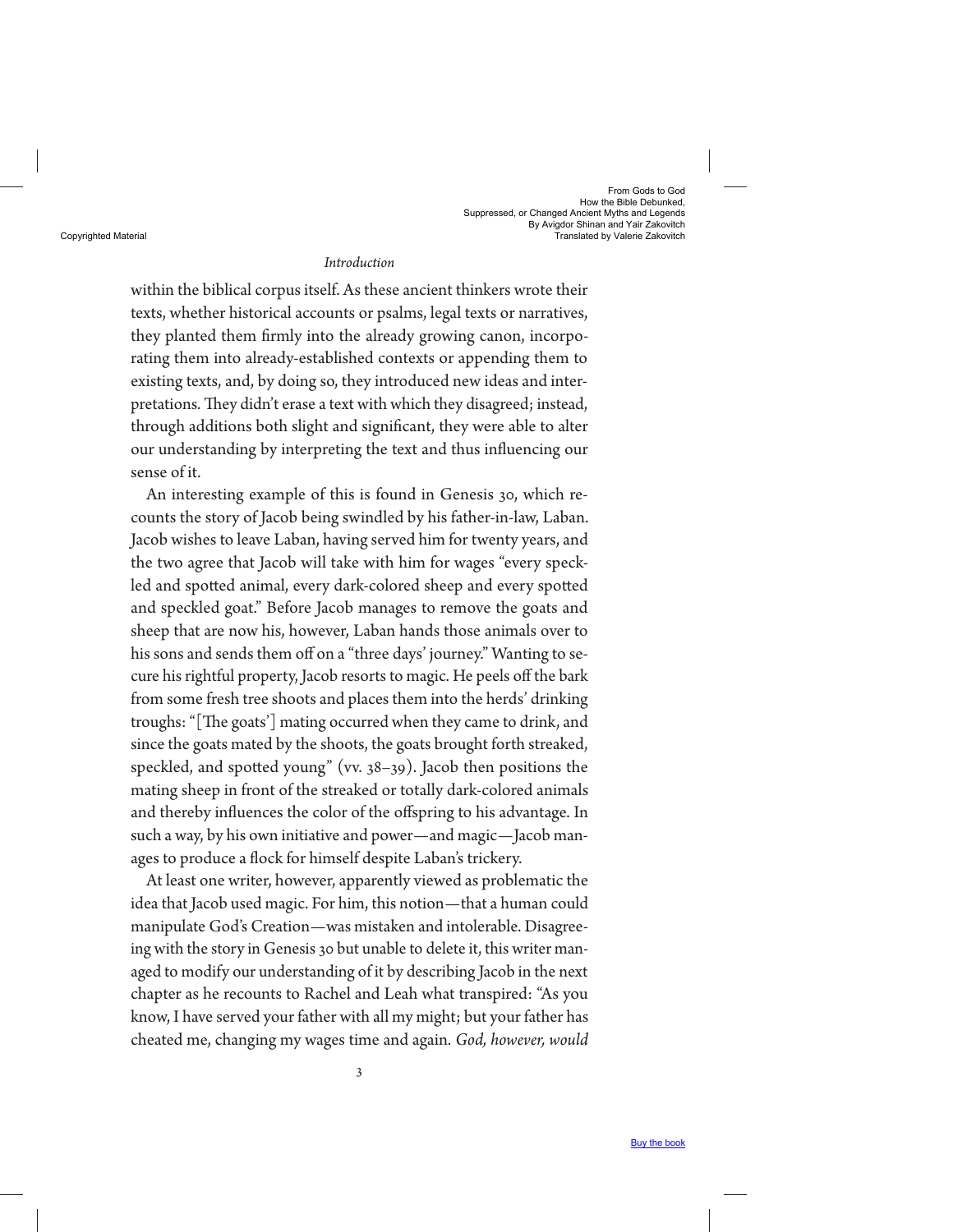*not let him do me harm*. If he said thus, 'The speckled shall be your wages,' then all the flocks would drop speckled young; and if he said thus, 'The streaked shall be your wages,' then all the flocks would [give birth] to streaked young. God has taken away your father's livestock and given it to me." Jacob's version manages to introduce God — who was entirely absent from the account in Genesis 30 — into the original story. Jacob, it now seems, knew all along that it was God and not Jacob's fiddling with sticks that gave him his rightful wage. In this way, the second writer interprets the first story for us and changes our initial reading: it was not human magic but God's work that secured Jacob's payment. This is the power of interpretation.

 Of course, the phenomenon of interpretation never ceased. New books continued to be written, and even the existing books continued to be changed. (We see evidence of this in the Septuagint — the Greek translation of the Bible that was used by the Jews of Alexandria-where we find not only that the books are ordered differently but that some, like Esther and Daniel, have been significantly expanded, and many new books have been added [e.g., Judith, Maccabees, Ben Sira].) This is because of the significant role that the Bible continued to play in society: in fact, it was precisely this process of interpretation that saved the Bible from becoming obsolete. The exegetical work of explaining and interpreting Scripture is known as "midrash." It reinvigorates old texts by breathing new life into them, maintaining their relevance over changing times by generating fresh meanings and everpertinent lessons. The exegetical work that so famously blossomed in extra-biblical literature, however, in the Apocrypha and Pseudepigrapha, Rabbinic literature, medieval commentaries, and so on, is found already within the pages of the Bible, in the careful maneuverings of those ancient writers who, by interpreting already established texts, sought to persuade readers of their views and opinions.

When did interpretation begin? Is the first written expression of a tradition necessarily the beginning of that tradition? Did a tradition come into the world only when it was first scratched onto a stone or tablet or written on a piece of papyrus or skin? The Bible is not like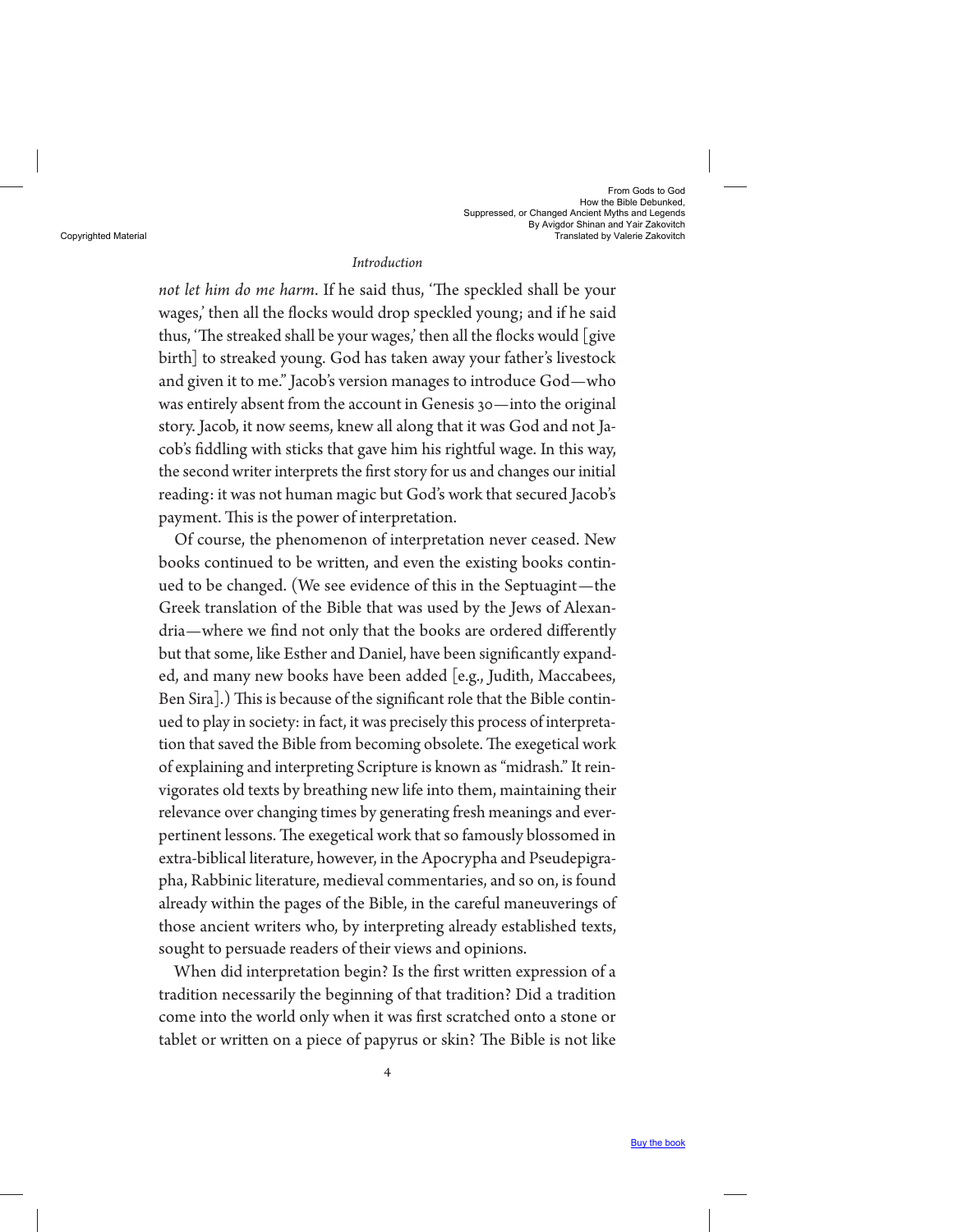a book written by a modern author who sits behind a desk, wrinkles his or her brow, and imaginatively concocts new characters and plots. The writing of the Bible involved the recording of ancient traditions that had been passed orally for generations from teachers to pupils, from the society's elders to its youngest members — an idea expressed in Exodus 13:8: "And you shall tell your son." Indeed, this book is our attempt to recover the pre-biblical traditions and to offer a glimpse of the rich lives the traditions lived before they became molded into the written forms that we have inherited.

In fact, we often become aware that the official, written version of a story (i.e., the Bible's version) was meant to dispute views and opinions that were accepted when the story still made its way orally through the world. By fixing stories in writing, biblical writers aimed to establish what they deemed to be the "correct" tradition, the tradition that was worthy of preservation, and to eliminate traditions and viewpoints that they considered unsuitable or impossible to accept. For various reasons that we will soon discuss, many of these popular traditions were problematic for the biblical writers who censored them — by interpreting them — for their readers.

Uneasiness with the beliefs and worldviews of the ancient traditions tended to surface around a number of themes, four of which will be explored in this book: the world of myth; cult and sacred geography; biblical heroes and their biographies; and relations between men and women.

# The World of Myth

Israel's break with its pagan past was hardly instantaneous and certainly not painless. Many stories carried their mythic foundations within them and spoke about gods and the progeny of gods and semidivine beings; these stories told of these beings' heroic antics and their involvements with humans. Such stories are familiar to us from Israel's neighbors, such as Sumer and Babylonia, ancient Egypt, and Canaan. The Bible, as we will see, did its best to resist these polytheistic traditions and to purify the religion of Israel and its Scripture from any and all mythological-pagan elements.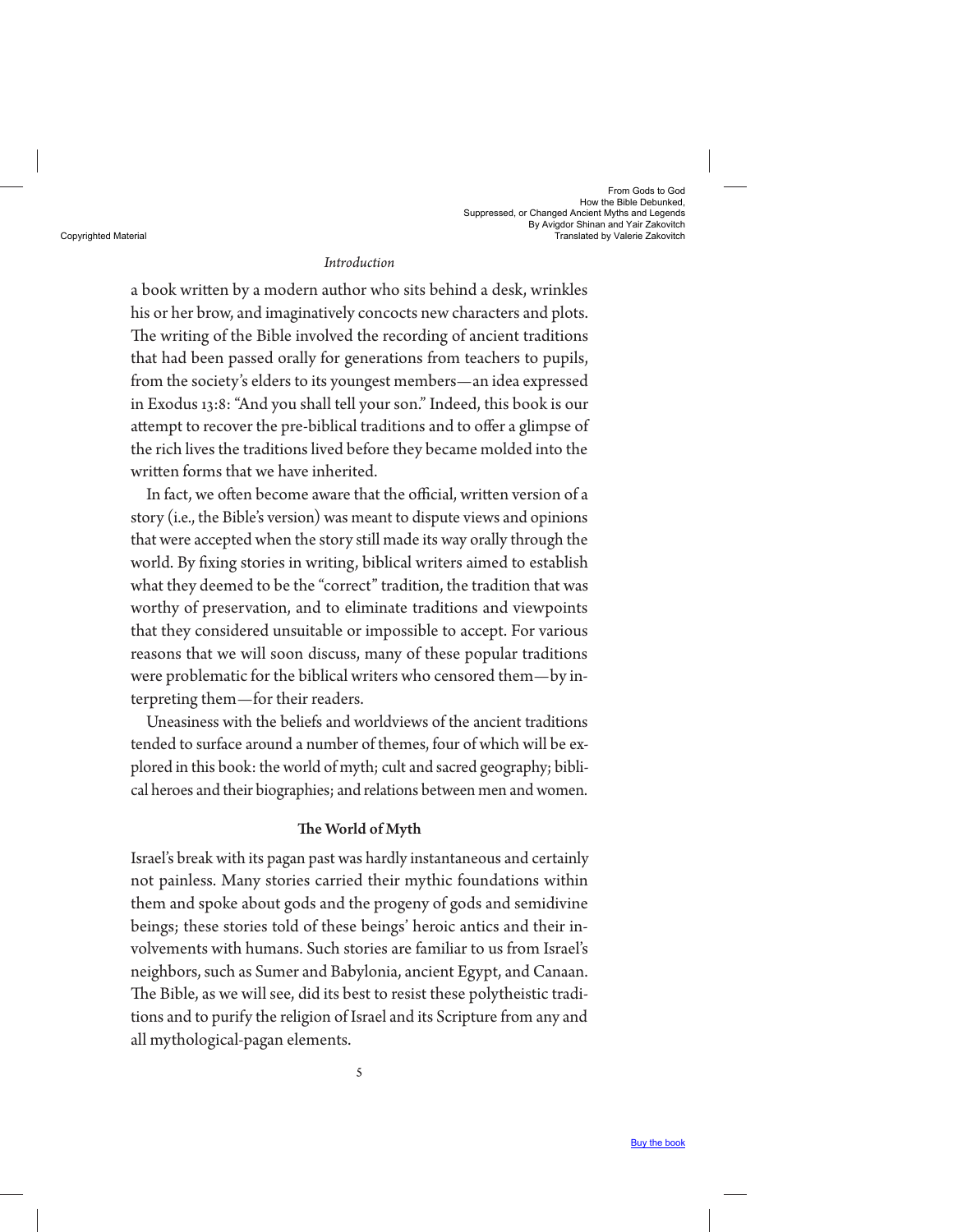# Cult and Sacred Geography

Cultic elements — customs, objects, and relics — that were legitimate in the context of one culture (e.g., a polytheistic one) naturally provoked anger in a different (monotheistic) culture and period. Moreover, a place that is holy to one population is not necessarily so to another, whose members might question and even challenge its sanctity. Disputes over the legitimacy of cultic sites often assumed a nationalistic dimension when antagonisms between tribes or kingdoms (e.g., the Kingdom of Israel and the Kingdom of Judah) became focused on questions concerning the sanctity and foundation of these sites. In a number of chapters we will see how the Bible sought to establish correct cultic behavior and to mark the sanctity of one or another site, often by fighting beliefs and ideologies that it refused to tolerate.

# Biblical Heroes and Their Biographies

Controversies tended to gather around the status of heroes and historical figures who were admired by one or another group. Some heroes were depicted by the oral tradition in ways that were considered incompatible with Israel's sacred writings. A character, for example, whose mischievous pranks and schemes provided laughter-filled entertainment for a gathering of friends would hardly be appropriate in literature that aimed to refine the characterizations of the central figures in the history of Israel. On the other hand, when that character was a political or national opponent, traditions might be allowed to besmirch a reputation severely. And while oral traditions often reflected unbridled admiration for human heroes, the written Scripture of a monotheistic religion could not tolerate a human whose heroic stature might compete with God's, perhaps even outshine God. As we will see, the Bible's war against the threat of personality cults was constant.

# Relations between Men and Women

Recording tales in writing necessitated also a change in the depiction of male-female relations. We will observe how writers eliminated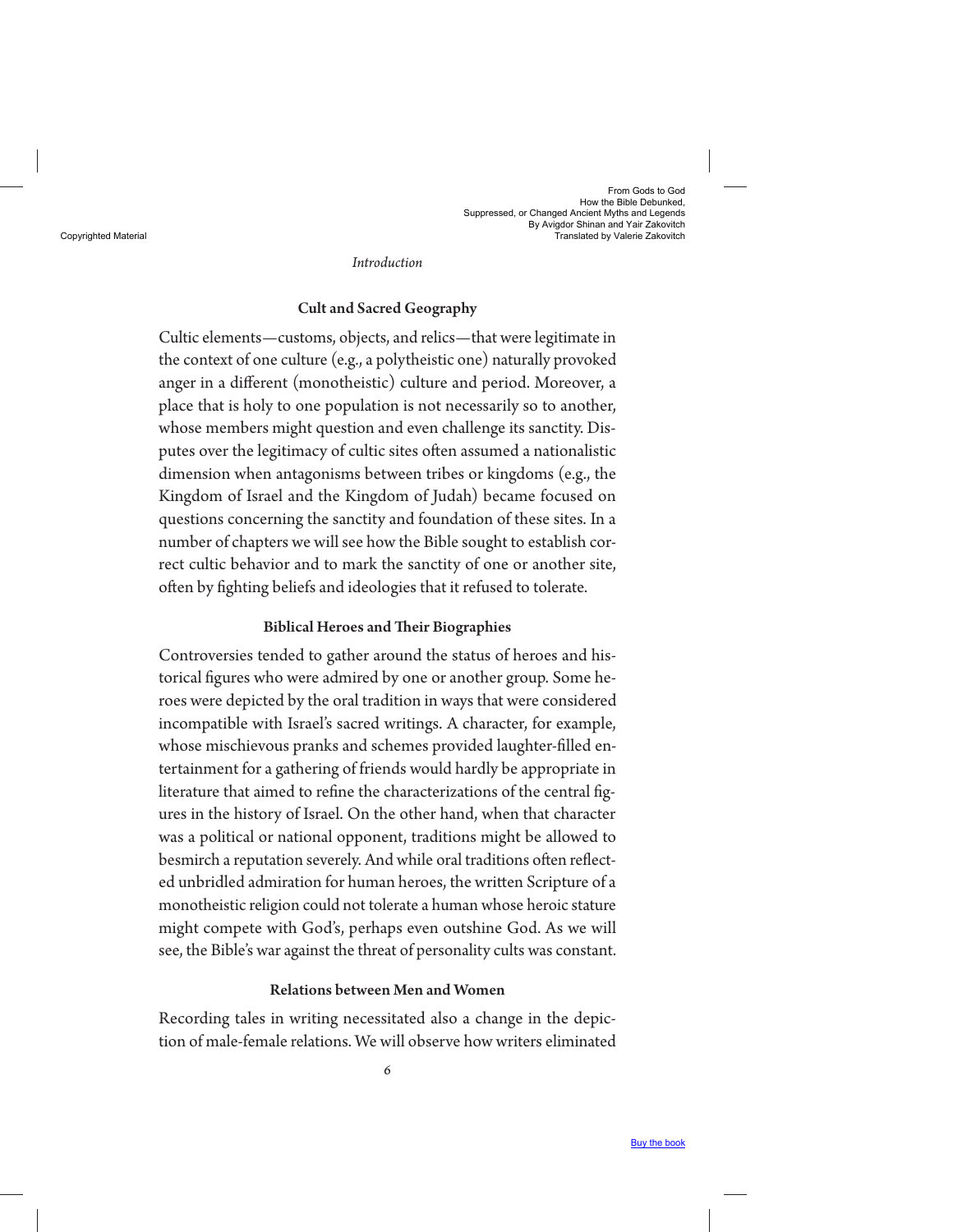sexual elements from oral traditions as they were incorporated into written Scripture in an attempt to preserve the more lofty tone that such a context required.

The writers of the Bible did not argue openly or directly with these unwanted traditions. Instead, the battle they waged against oral traditions was, for the most part, a covert one fought through interpretation. These writers presented a new or different version of a known story that did not openly oppose the views it disputed but, instead, interpreted them. The polemicist of this sort often finds himself between a rock and a hard place. On the one hand, if he wants his readers (who know the old version) to be willing to accept his rendition, he must reproduce faithfully, as much as possible, the popular tradition. On the other hand, he is committed to his beliefs and ideology, which require him to change the familiar tradition. The art of the biblical story can be found in the delicate balancing act performed by these writers, who tread carefully between the old and the new.

Our enterprise of detecting ancient oral traditions and lifting them from under their written versions is one that we call "literary archaeology." The archaeologist of this sort retrieves hidden treasures from the *literary* past. We have established three strategies for recovering these ancient traditions. Each can be used alone, or, as is always preferable, two or more can be used together.

# 1. Identifying Duplicate Traditions within the Bible

We find many cases where the written tradition (i.e., the Hebrew Bible) includes more than one version of a tradition. A careful comparison of these duplicate versions will often betray a conflict between the more ancient, problematic elements and those that were intended to challenge, obscure, or even replace them. At times we find the older, unwanted version in the Bible's margins, banished to the textual periphery far from the primary recording of the tradition. Sometimes a tradition's double is found outside the main body of biblical historiography in some other of the Bible's literary genres, such as prophecy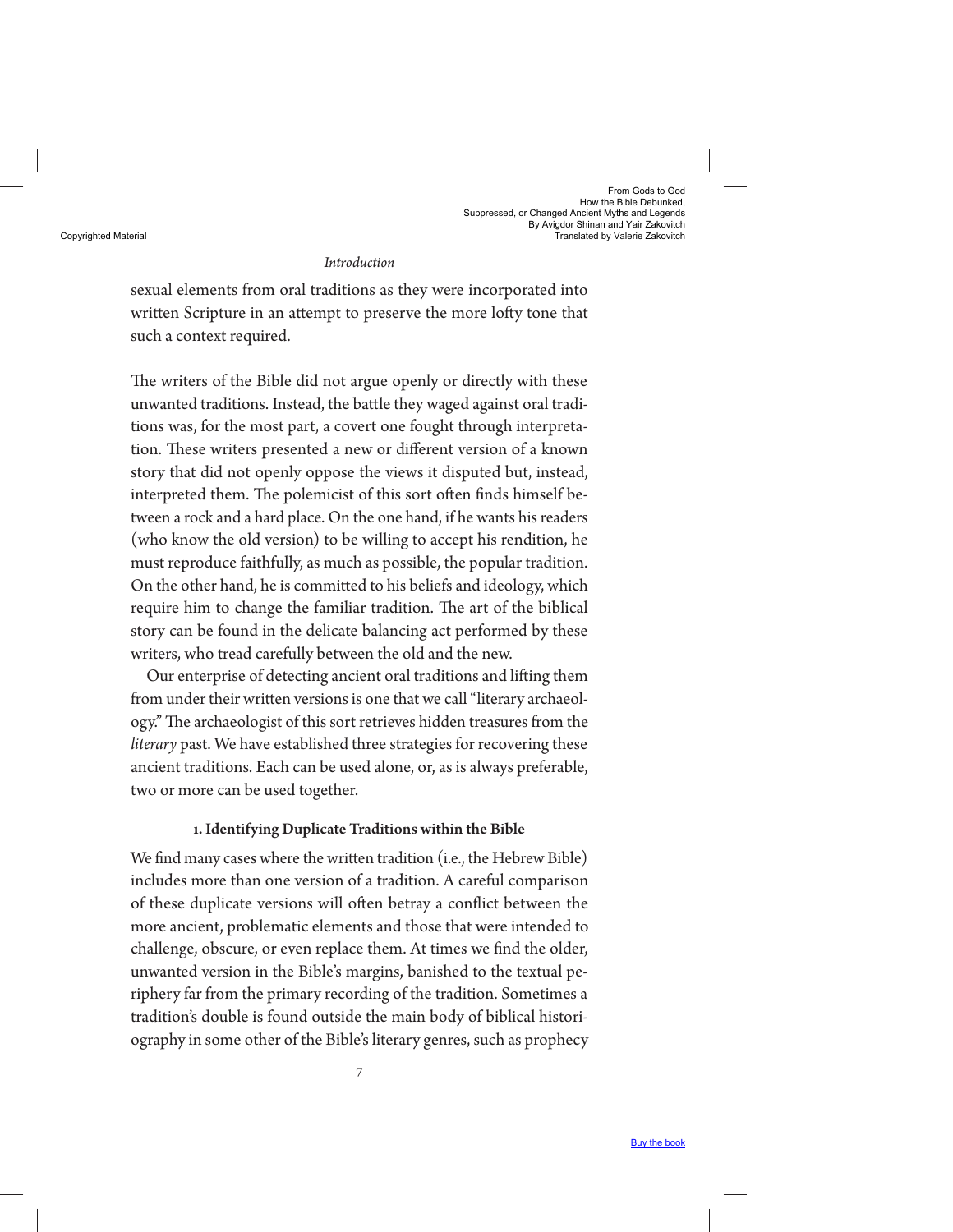or psalms. In this way, for example, a polemic that in the biblical narrative was handled covertly may become overt in a prophetic context, an occurrence that certainly facilitates our identifying the polemical elements in the narrative. Another useful source can sometimes be found in parallel traditions that relate the same story about different characters; with both in hand, the older tradition can often be reconstructed.

# 2. Considering Traditions from the Pagan World

We have an abundance of sources from the ancient Near East, on whose soil Israel's culture was born, and from the classical world, cultures that were both separated from and connected to Israel by the Mediterranean Sea. Both of these vast reservoirs of traditions — from cultures in which Israel grew and was in contact — can help us identify elements that the biblical writers endeavored to disown.

# 3. Reading a Story's Subsequent Renditions in Post-Biblical Literature

A rich literary world was erected on the foundations established by the biblical stories: Jewish-Hellenistic literature, the Apocrypha and Pseudepigrapha, the writings of the Dead Sea sect, Aramaic Targumim (translations), Rabbinic literature in all its various expressions, ancient liturgical poetry (*piyyutim*), and even traditions related to the Hebrew Bible that are found in Samaritan writings, the New Testament, and the Qur'an. This enormous corpus preserves more than a few remnants of ancient traditions that the Bible barred from its pages but that continued nonetheless to be told and retold, transmitted orally until much later. When they were no longer deemed threatening to anyone's beliefs or ideologies, they reemerged and were recorded. Here we notice what distinguishes literary archaeology from its more physical cousin: a "real" archaeologist must dig deeper and deeper through layers of dirt and stone in order to unearth the earliest strata, whereas the literary archaeologist is likely to find ancient elements specifically in the later and younger literary texts.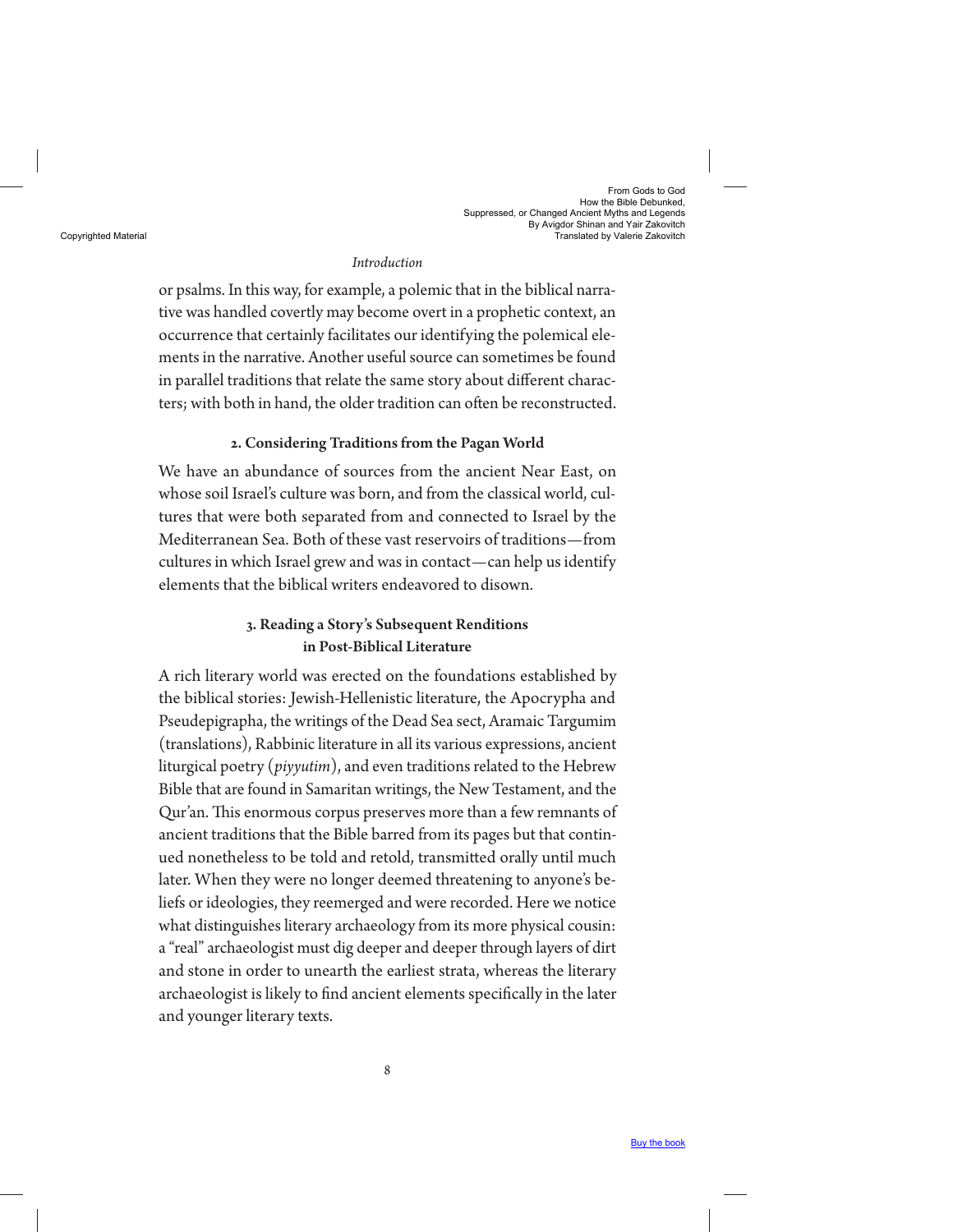Let us present one example of our methods as an appetizer of what is to come. This is a case where we have been able to reconstruct a pre-biblical story that was rejected from the Bible's central narrative stream. The example we've chosen was first studied by Umberto Cassuto, a professor at the Hebrew University of Jerusalem.<sup>1</sup> Cassuto wanted to show how the Bible's Creation story (Genesis 1:1–2:3) was an attempt to dispute another account of the Creation that was then prevalent in the ancient Near East: that the world had resulted from a war between gods, a battle fought between the chief god of the pantheon and the god of the sea and his allies, the primeval marine creatures. Cassuto reconstructed the ancient story by using all the methods that we have mentioned: traditions from the ancient Near East (Babylonian and Canaanite), echoes of the rejected tradition that he found inside the Bible, and later retellings of the story from post-biblical literature.

 Cassuto showed how the story that welcomes us into the Bible presents a restful, quiet, and orderly Creation in which, with mere utterances, God creates the world in a wondrous progression over the course of seven days. Light/day and darkness/night, heaven and earth, vegetation, heavenly bodies, marine animals and birds, land animals and humans, male and female: God creates one after the other over six days of productivity, which are followed on the seventh with the Creator resting from all that work.

The creation of the animal and plant kingdoms is presented in Genesis using general categories: "seed-bearing plants of every kind, and trees of every kind bearing fruit with the seed in it" (day three); "and all the living creatures of every kind that creep, which the waters brought forth in swarms and all the winged birds of every kind" (day five); "wild beasts of every kind and cattle of every kind, and all kinds of creeping things of the earth" (day six). Amid these general designations of plants and trees, creeping creatures and flying birds, beasts and cattle, one phrase draws our attention. It describes the creation

<sup>1.</sup> Umberto Cassuto, *A Commentary on the Book of Genesis: From Adam to Noah*, trans. I. Abrahams ( Jerusalem: Magnes Press, 1961); *Biblical and Oriental Studies*, trans. I. Abrahams ( Jerusalem: Magnes Press, 1973–1975).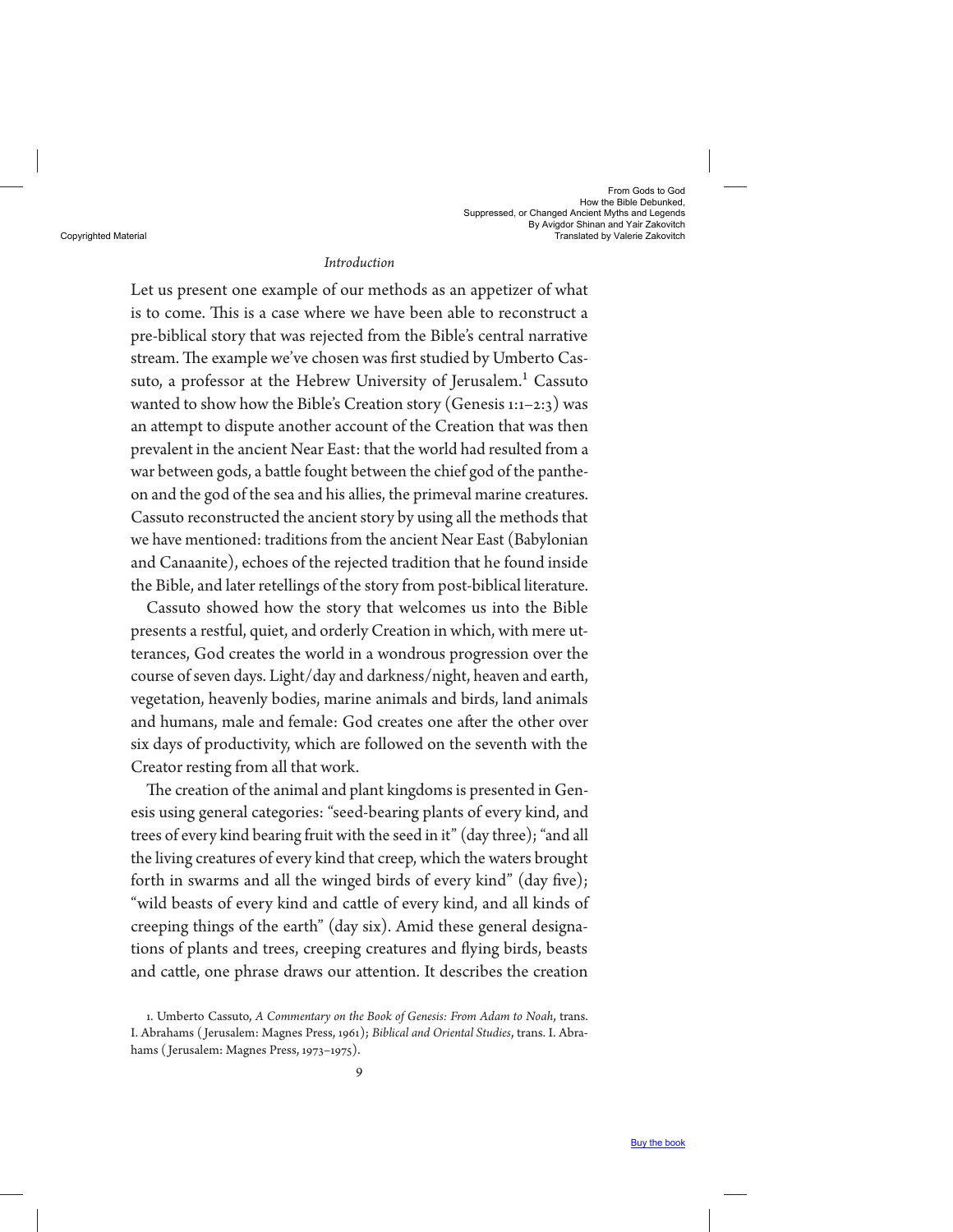of a specifically named animal type that was created on the fifth day: "God created the great sea dragons" (v. 21).

Cassuto argued that the particular identification of the sea dragons in the context of the Creation was polemical in nature. It was meant, he proposed, to remind the reader that these enormous creatures were created beings like all others: they were not divine, nor were they mythical creatures with powers to challenge God, the Creator. The polemical nature of these few words will become evident when we examine the three groups of sources that we mentioned above. They will help us to reconstruct the very Creation story that the writers of Genesis sought to deny.

The peoples of the ancient Near East—the Babylonians and the inhabitants of the Kingdom of Ugarit (a large Canaanite city in what is today Syria whose rich library of inscribed clay tablets was discovered only during the twentieth century) — knew many stories about the great war between the gods at the world's beginnings. According to the Babylonian myth *Enuma Elish*, the god of the heavens, Marduk, waged war against Tiamat, the goddess of the sea, and defeated her. Marduk then created the world from Tiamat's corpse (notice the word *tehom* in Genesis 1:2, "with darkness over the surface of the deep [*tehom*]," suggesting that this mythic figure left her mark here as a physical term). According to an Ugaritic myth (which will now occupy most of our attention), Baal, the god of the heavens and the head of the pantheon, battled Mot, the god of the netherworld. Mot's allies included the "prince of the sea" along with Leviathan the Twisting Serpent, Leviathan the Elusive Serpent, and the sea dragon (or dragons). The people of Ugarit told how the seas challenged Baal at the earth's beginnings: how the sea and the rivers, along with their allies, the great sea creatures, aspired to conquer the world and how they rose up. Baal appeared against them in a great tempest, amidst lightning and thunder, and loudly denounced them; he launched an attack against the rebellion and won. The disgraced oceans were quieted and found themselves confined by shores, while the creatures that had joined the insurrection were either trapped or killed by Baal.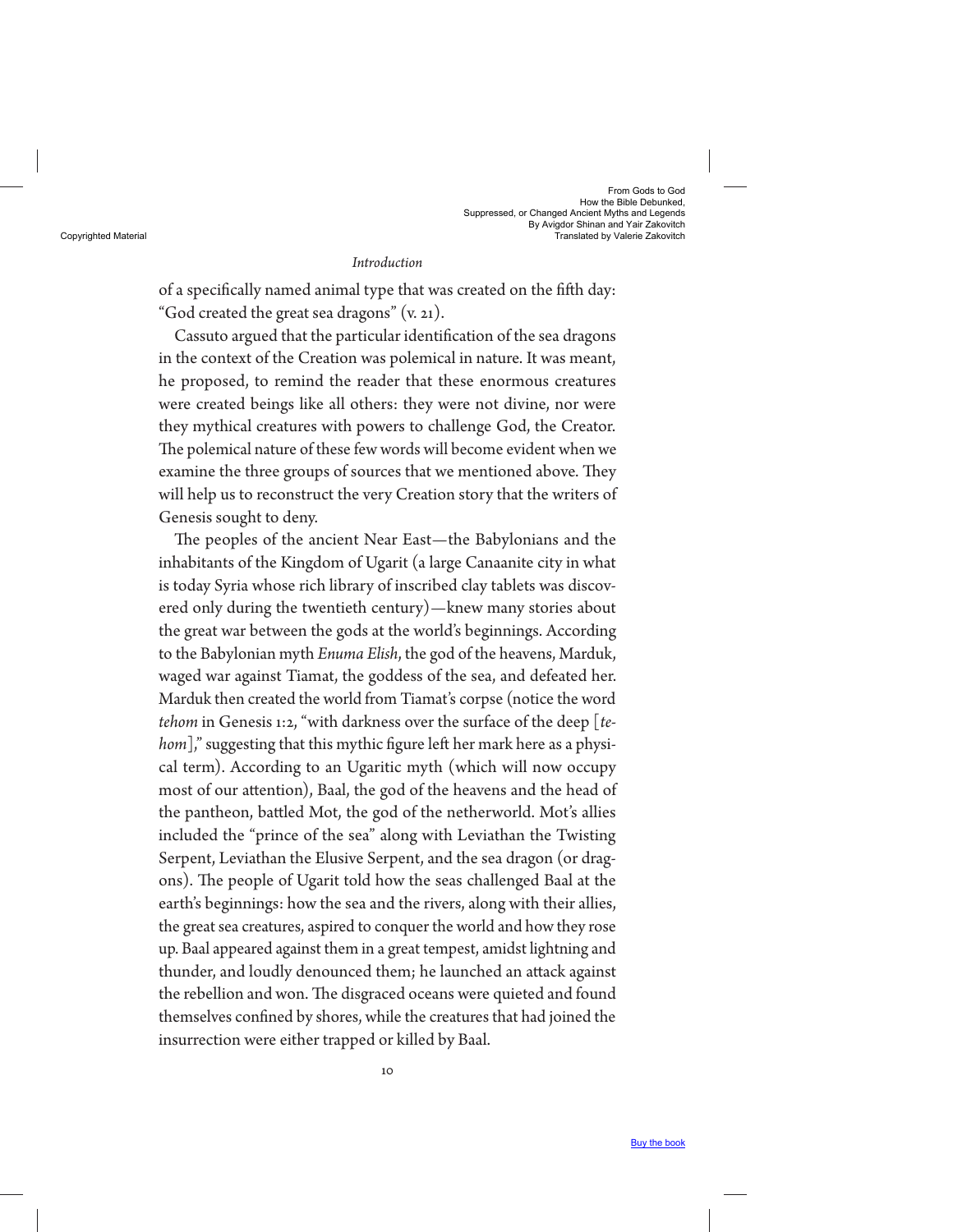No trace of this story is evident in the first chapter of Genesis (except for the brief mention of the sea dragons). But it seems certain that the people of Israel told a similar story about their own god — we find no reason to believe that the ancient Israelites were not like the other nations in whose midst they lived—and we find allusions to it in many of the Bible's other books. This is because traditions that the Pentateuch tried to suppress did not disappear entirely from Israel but found their way into writing, probably when the ancient myth no longer posed a threat to the burgeoning monotheistic religion. We'll illustrate this with a few of the many possible examples.

 A war that God waged against a multitude of challengers — the deep, the sea, Rahab the sea monster, the rivers, Leviathan the Twisting Serpent, Leviathan the Elusive Serpent, and the sea dragons — is referred to in the psalms, the prophecies, and other writings. We find, for example, in Isaiah 51:9–10: "Awake, awake, clothe yourself with splendor. O arm of the LORD! Awake as in days of old, as in former ages! It was you that hacked Rahab into pieces, that pierced the Dragon. It was you that dried up the waters of the great deep [tehom]." The prophet pleads with God to repeat the great wonders of the past — God's killing of Rahab and the sea dragon, God's defeat of the sea and of the "great abyss" — in the prophet's own day, the period of the return to Zion from Babylonian exile. The same can be seen in the psalmist's words: "You rule the swelling of the sea; when its waves surge, You still them. You crushed Rahab; he was like a corpse; with Your powerful arm You scattered Your enemies. The heaven is Yours, the earth too; the world and all it holds, You established them" (89:10–12). So, too, in the words of the prophet Nahum: "He travels in whirlwind and storm, and clouds are the dust on His feet. He rebukes the sea and dries it up, and He makes all rivers fail"  $(i:3-4)$ . Again, the psalmist:

Smoke went up from His nostrils, from His mouth came devouring fire; live coals blazed forth from Him. He bent the sky and came down, thick cloud beneath His feet. . . . Then the LORD thundered from heaven, the Most High gave forth His voice, hail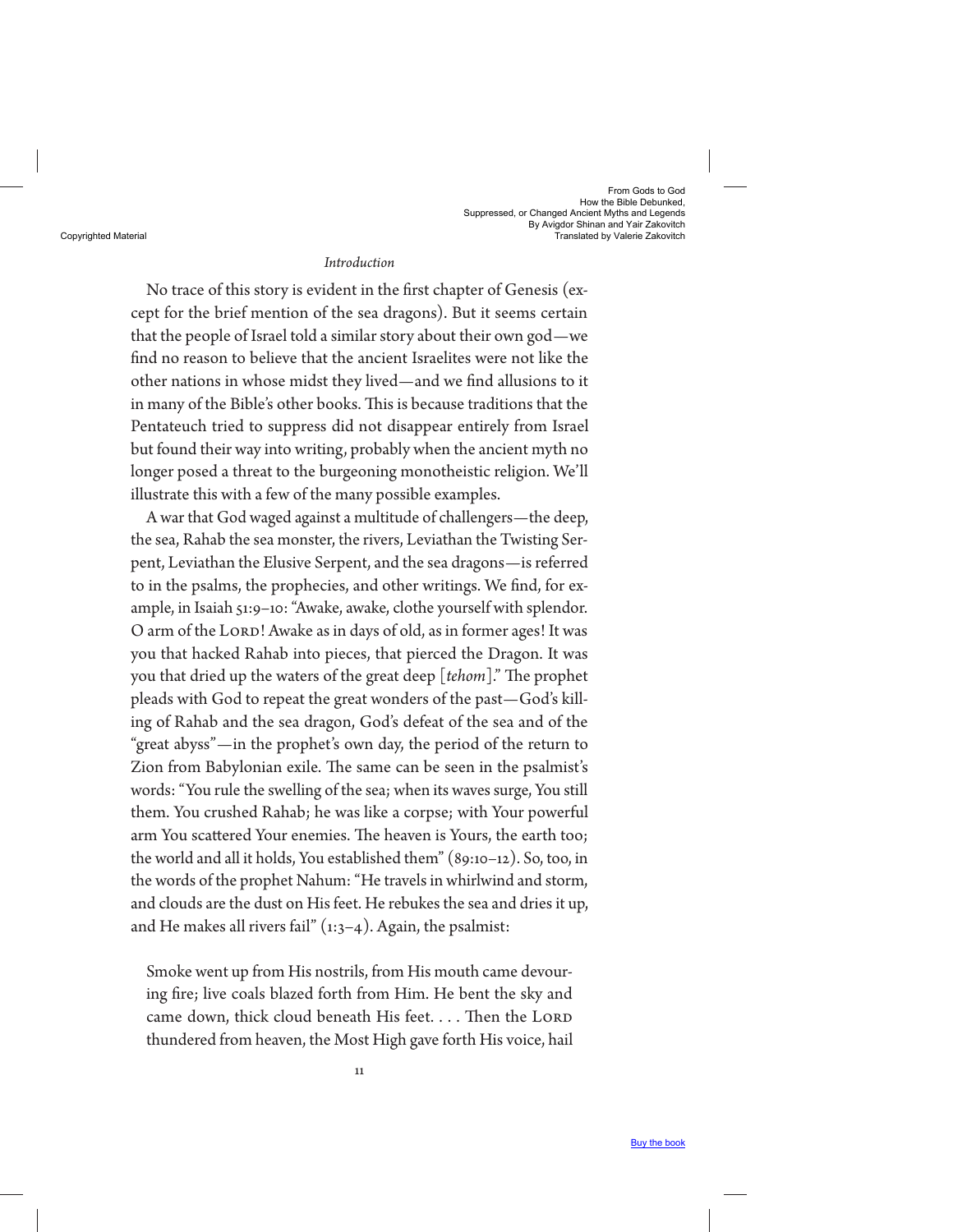and fiery coals. He let fly His shafts and scattered them; He discharged lightning and routed them. The ocean bed was exposed; the foundations of the world were laid bare by Your mighty roaring, O LORD, at the blast of the breath of Your nostrils. (Psalm 18:9–16)

These are but a few of the biblical verses that describe the great battle at the beginning.

 A number of verses speak about the sea dragons that participated in this war and that were defeated by God, such as these words in Job 7:12, where Job bewails his fate: "Am I the sea or the Dragon, that You have set a watch over me?" In Isaiah's vision of the future we hear a request to repeat the events of the past: "In that day the LORD will punish, with His great, cruel, mighty sword, Leviathan the Elusive Serpent, Leviathan the Twisting Serpent; He will slay the Dragon of the sea"  $(27:1)$ . We find the sea dragons also in a poet's praise of God's actions in Psalm 74: "It was You who drove back the sea with Your might, who smashed the heads of the dragons in the waters; it was You who crushed the heads of Leviathan, who left him as food for the denizens of the desert" (vv. 13–14).

The pre-biblical sources from Ugarit that we mentioned above, along with the biblical texts that we have just cited, provide more than sufficient evidence to argue that the verse "God created the great sea dragons" was not a trivial detail but a sharp riposte aimed at overthrowing, in one swift parry, an entire complex of mythological beliefs. Still further evidence can be culled from post-biblical sources where, though some traditions were created in order to interpret these same verses, others clearly preserve pre-biblical traditions.

 An example of this can be found in the apocryphal Prayer of Manasseh, whose writer turns to God with the epithetical, "You who made heaven and earth with all their order; who shackled the sea by your word of command, who confined the deep and sealed it with your terrible and glorious name" (vv.  $2-3$ ). The writer of the book of Revelation, in the New Testament, used the ancient tradition in order to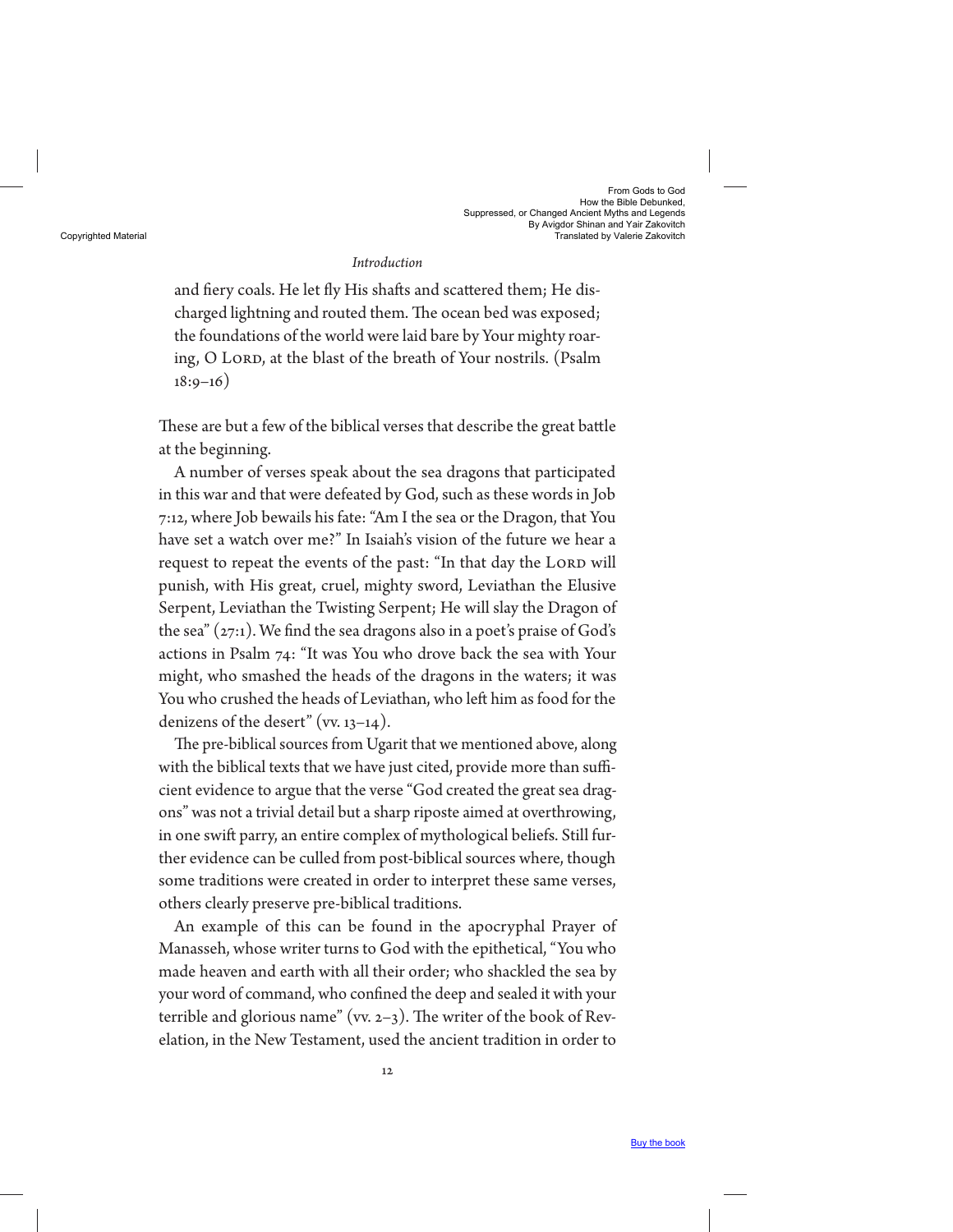describe the future Apocalypse. He tells of an angel descending from heaven who "seized the dragon, that ancient serpent . . . and threw him into the deep and sealed it over him"  $(20:2-3)$ .

 Numerous indeed are the sources in Rabbinic literature that tell of the sea's rebellion or of the uprising of the "prince of the sea" and of the war between God and the rebellious forces that brought their defeat at the creation of the world. We bring here but a few examples.

At the time when the Holy One, blessed be He, desired to create the world, he said to the angel of the sea, "Open thy mouth and swallow all the waters of the world [in order to reveal the dry land]." He said to him, "Lord of the Universe, it is enough that I remain with my own." Thereupon He struck him with His foot and killed him, for it is written, "By His power He stilled the sea; by His skill He struck down Rahab" ( Job 26:12). (B. *Bava Batra* 74b)

The Holy One blessed be He, said, "The dry land appear." The waters said, "Behold, we fill the entire world, and until now we've been constrained: where will we go now?" The One Whose Name is blessed trampled on the ocean and killed it. . . . When the rest of the waters saw how He had trampled the ocean, to the sound of  $[$ the ocean's $]$  screams,  $\ldots$   $[$ they $]$  fled. As it is said, "They fled at Your blast" (Psalm 104:7). And they didn't know to where they were fleeing.... He struck them and said to them, "I told you to go to the place of the Leviathan. . . . 'You set bounds they must not pass' (v. 9)." (*Exodus Rabbah* 15:22)

When the Holy One blessed be He created the sea, it went on expanding, until the Holy One blessed be He rebuked it and caused it to dry up, for it is said, "He rebukes the sea and dries it up" (Nahum 1:4). (B. *Hagigah* 12a)

 Rabbinic literature also contains references to the war that God fought against the sea dragons. Rabbi Yohanan explicitly identifies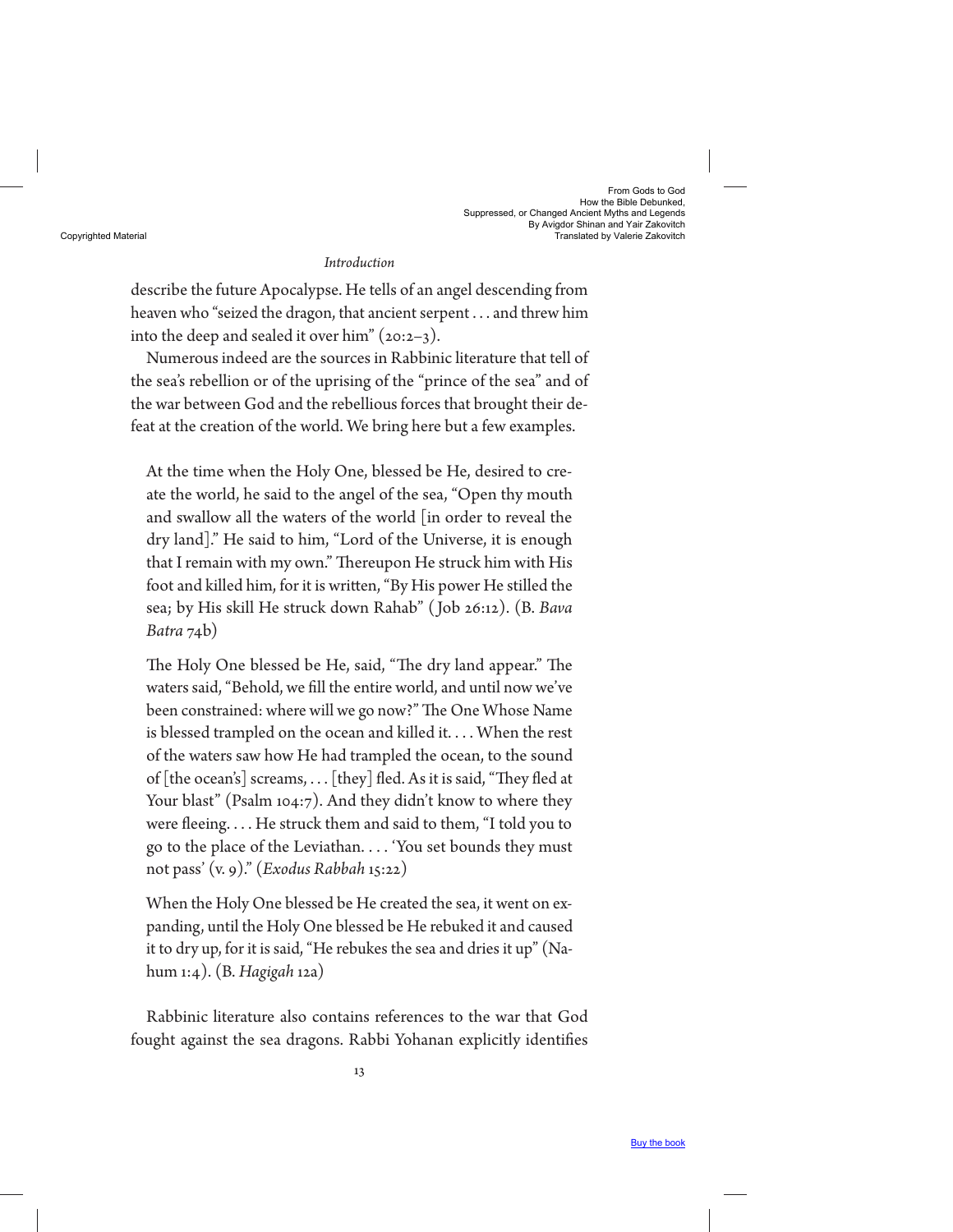the Creation story's "great sea dragons" as "Leviathan the Twisting Serpent" and "Leviathan the Elusive Serpent" (B. *Bava Batra* 74b). The Talmud goes on to relate, in the name of Rab, that God "castrated" the male" sea dragon and "killed the female" in order to prevent their mating with one another and destroying the world with the force of their sexual act. In the future, according to the apocalyptic description of the End of Days, when there will be a sort of return to the beginning of history, a number of years are set aside for "the wars of the sea dragons" and others for "the war of Gog and Magog, and the remaining [period] will be the Messianic era" (B. *Sanhedrin* 97b). The identification of the sea dragons with the Leviathan, another great sea creature, resulted in a whole group of traditions about God's victory over that threatening creature, with which God "plays" (see Psalm 104:26; Job 40:29) or which God kills, using the meat to feed the righteous in the future (e.g., B. *Bava Batra* 85a; Aramaic Targum to Psalm 104:26).

 Cassuto's work demonstrates how the verse in Genesis that states "God created the great sea dragons" represented but the tip of an iceberg that tried to hide an entire bustling world of other, competing traditions. Explicit references to these can be found in pre-biblical literature, in the Bible itself, and in post-biblical literature. Revealing these traditions restores the full and powerful significance to the short phrase in Genesis.

Now that we've exemplified our methods and reconstructed an ancient tradition, we should probably emphasize that *the act of revealing ancient traditions has nothing whatsoever to do with recovering historical facts*. This rule will be confirmed in every chapter of this book. Uncovering historical and biographical facts about figures from the past is not within our powers, nor are we interested in reconstructing them. By recovering traditions that relate to such personalities and events, however, we are able to contribute to the understanding of the history of ideas and the history of culture. It is unimportant, in our opinions, whether or not (for example) the Exodus from Egypt, as described in the Bible, actually took place. It is enough that, as Jews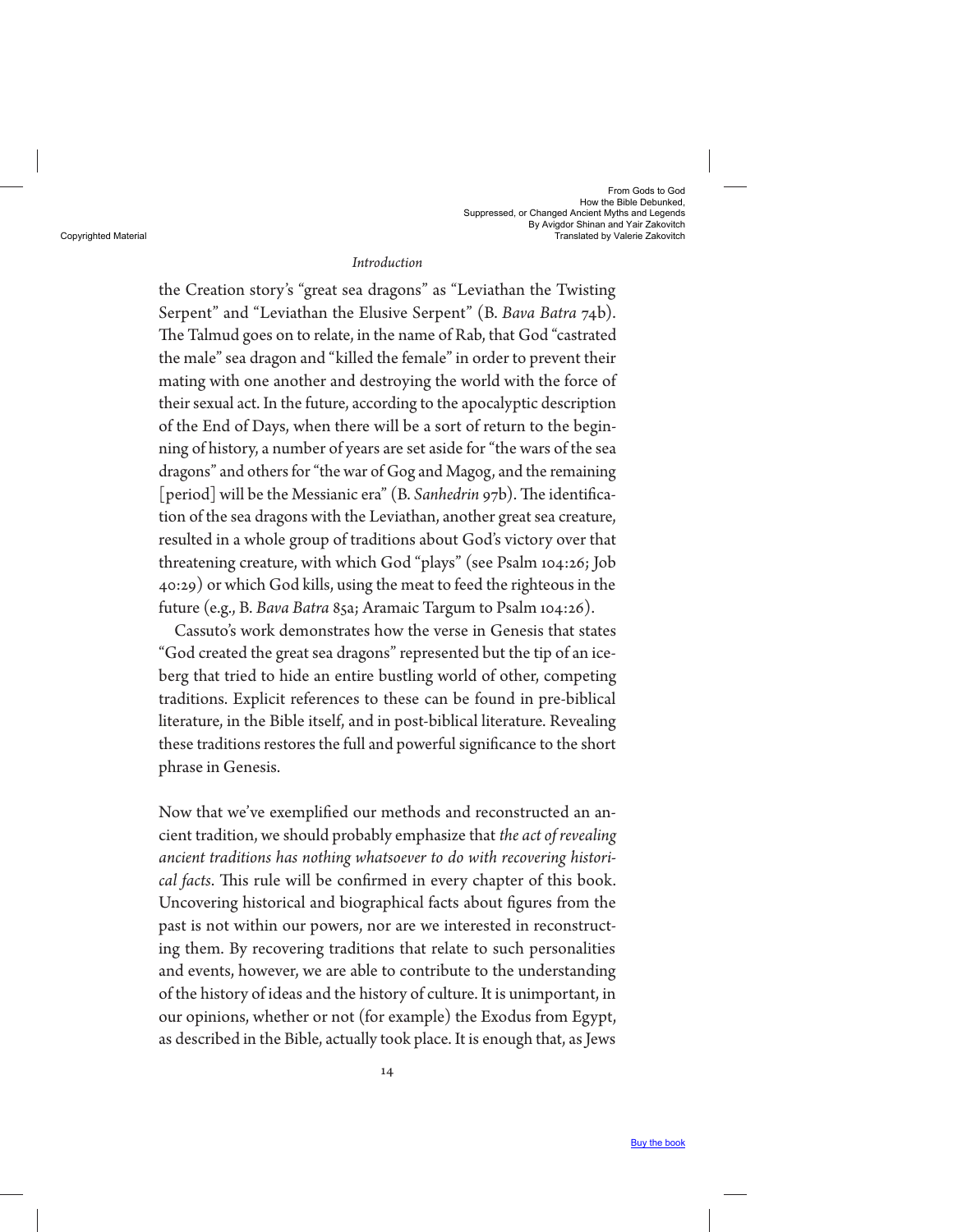read every year in the Passover haggadah, "every generation must see itself as though it went forth from Egypt." The Exodus is charged with ideological and symbolic meaning for the Jewish people and for the people of the Western world generally, even while that meaning may change and assume directions that were unimagined by the ancients. Our inquiry is not into what actually occurred. Rather, our interests lie in knowing what people told about the history of their world, their people, and their heroes. All that we have done is to search for those traditions that were excluded from the Bible or that were reported only faintly. In this volume we examine thirty biblical stories and try to reveal the more ancient traditions hidden behind them using the tools we have mentioned: inner-biblical parallels and allusions, traditions collected from cultures that surrounded the society that produced the Bible, and later retellings of stories from post-biblical literature in all its various expressions. (We should note that, with regard to Rabbinic literature, we usually bring only the most complete version of a tradition without referencing all of its many parallels.) We are not certain that we succeeded in uncovering the hidden tradition in every case. But even if occasionally we have made mistakes or have fallen short of our goal, we are nonetheless confident in the correctness of our methodology and certain that it is in the power of the literary archaeologist to recover intriguing chapters in the cultural-literary heritage of the people of Israel.

 It is our hope that this book will enable readers to peer between the lines of the Hebrew Bible and discover a bit of the great wealth of traditions that preceded the present shape of Scripture. We have wanted to offer a bit of the tremendous intellectual satisfaction that our research has given us along with the thrill of peeking "behind the curtain" at ancient culture. From here on, we hope, readers' appreciation of the Bible — even of the many stories that we have not dealt with — will be less naive and all the more profound.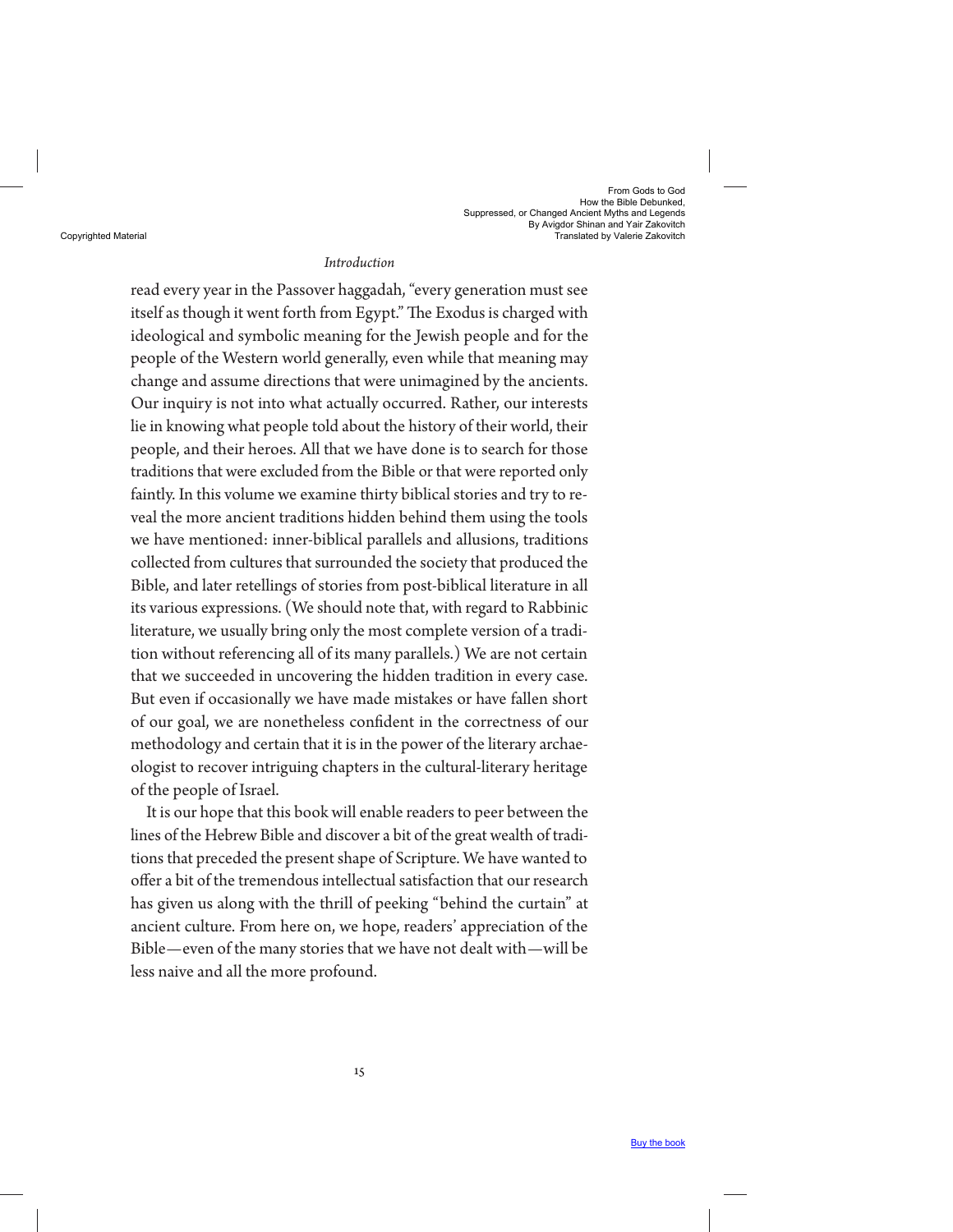1

# Eden's Winged Serpent

The very first creature we meet once the world has been created is the serpent: "Now the serpent was the most cunning of all the wild beasts that the LORD God had made" (Genesis  $3:1$ ). The polemical nature of the verse is clear: the serpent, this verse teaches, is only one more of God's creatures. Job says this specifically in the course of his sketch of the creation process: "His hand created the elusive serpent"  $(26:13)$ . Genesis 3:1 disputes the belief that the snake was an independently divine being whose battle with God marked the beginning of the Creation. An echo of that ancient myth (as we saw in the introduction) can be found mouthed by the prophet Isaiah: "In that day the LORD will punish, with His great, cruel, mighty sword, Leviathan the Elusive Serpent, Leviathan the Twisting Serpent; He will slay the Dragon of the Sea" (27:1).

 Placed at the very beginning of the Torah, the story of the Creation and the Garden of Eden teaches us how nothing preceded God's creating the world and that the snake, who was created by God, sought to ruin God's plans by tempting the first couple to eat from the Tree of Knowledge so that they would become "like God who knows good and bad" (Genesis 3:5). The serpent's deed provoked God's punishment and established that animal's physical form and most identifying characteristic: "On your belly shall you crawl and dirt shall you eat all the days of your life"  $(3:14)$ . This image of the snake and its punishment became the symbol of the enemy who was forced to capitulate, as we hear when the prophet Micah speaks about the enemies of Israel: "Let them lick dust like snakes, like crawling things on the ground!"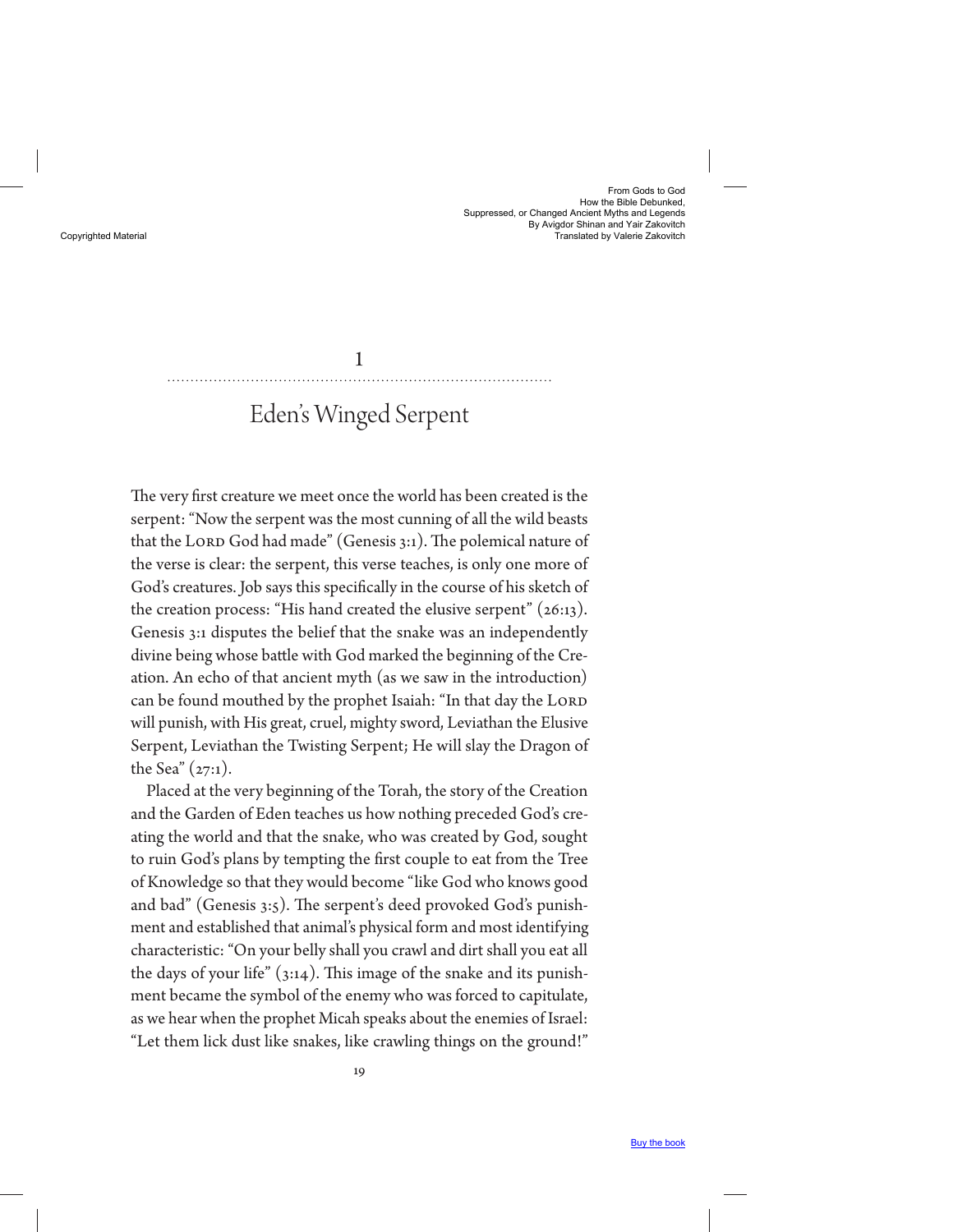# The World of Myth

 $(7:17)$ . An allusion to the same characteristic is found also in another prophet's promise to Israel—"Kings shall tend your children, their queens shall serve you as nurses. They shall bow to you, face to the ground, and lick the dust of your feet" (Isaiah 49:23) — as well as in Psalm 72, which speaks of the king, "Let desert-dwellers kneel before him, and his enemies lick the dust" (v. 9).

But what was the snake's appearance before its divine punishment, before it was reduced to slithering on its belly? In order to answer that question, we must first address a different issue, one whose relevance will only later become clear, concerning the relationship between the primeval Garden of Eden and the Temple, the House of God in Jerusalem. Isaiah, for example, in his prophecy concerning the future "shoot" from the "stump of Jesse" (chapter 11), envisioned an idyllic image of a return to Eden, of a period of peace and tranquility between all God's created beings. The serpent's role in this reincarnated garden will be as a tamed pet for a child's amusement: "A babe shall play over a viper's hole, and an infant pass his hand over an adder's den" (v. 8). The snake will no longer cause harm; indeed, "in all of My sacred mount nothing evil or vile shall be done"  $(v, g)$ . Isaiah 11:9 makes it clear that this new Garden of Eden will in fact be the Mount of the Lord, where the Temple stands. Another prophecy, in Isaiah 65, quotes from the picture drawn in chapter 11 and strengthens (even accentuates) the connection between the story of Eden and that of the future Garden/Temple: "And the lion shall eat straw like the ox, and the serpent's food shall be dirt. In all My sacred mount nothing evil or vile shall be done"  $(v, 25)$ .

 Recognizing the relationship between the Garden of Eden, the serpent, and the Temple may teach us something about the appearance of the serpent in the Temple, which may then help us determine its previous appearance in Eden. In Isaiah's inaugural vision in chapter 6, in which he accepts the prophetic mission, Isaiah carefully describes the divine entourage: "Seraphs stood in attendance on Him. Each of them had six wings: with two he covered his face, with two he covered his legs, and with two he would fly"  $(v, 2)$ . Seraphs, then, have wings, legs, and even hands, as we learn later, in verse 6: "Then one of the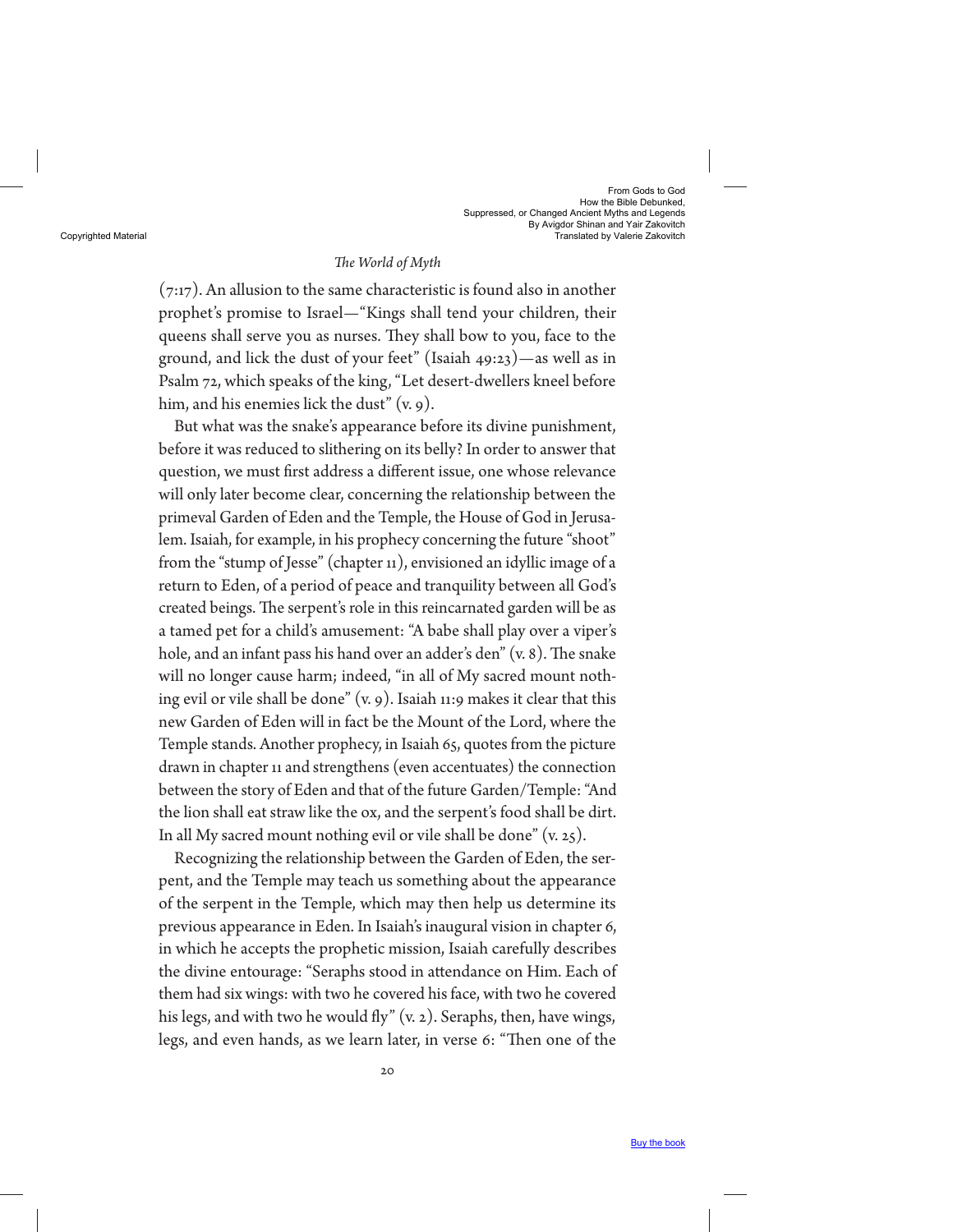# *Eden's Winged Serpent*

seraphs flew over to me, and in his hand was a live coal, which he had taken from the altar with a pair of tongs."

But what, indeed, is a "seraph"? We find the answer to that question also in Isaiah: "For from the stock of a snake there sprouts an asp, a flying seraph branches out from it"  $(14:29)$ , and also "of viper and flying seraph" (30:6). From these verses it becomes clear that seraphs were in fact flying serpents: the temple envisioned by Isaiah was filled with serpents with arms, legs, and wings, and it seems likely that this was the tradition that Isaiah knew regarding the primeval serpent in the Garden of Eden, before God transformed it into a dirt-slithering animal. Indeed, this is the image of the paradisiacal snake that we find in the pseudepigraphic book *Life of Adam and Eve*. Here, when God curses the serpent, God says, "You shall crawl on your belly, and you shall be deprived of your hands as well as your feet. There shall be left for you neither ear nor wing"  $(26:3)$ .

 Other ancient sources also represent the pre-sin serpent as having legs, hands, or wings. So we find in the Jewish historian Flavius Josephus's *Jewish Antiquities* (1.1.4) and in a number of different Rabbinic sources, for example, *Genesis Rabbah* 20:5 ("When the Holy One blessed be He told him 'on your belly you shall crawl,' the ministering angels came down and cut off its hands and feet") and *Targum Pseudo-Jonathan* to Genesis 3:14. This same winged serpent with arms and legs can be found flying about in texts from the ancient Near East, Egypt, and Mesopotamia.

The presence of a snake in the Temple during the time of Isaiah or King Hezekiah, a king who reigned Judah at that time, is mentioned in the book of Kings in the course of a description of the cultic revolution that Hezekiah instituted: "He abolished the shrines and smashed the pillars and cut down the sacred post. He also broke into pieces the bronze serpent that Moses had made, for until that time the Israelites had been offering sacrifices to it; it was called Nehushtan" (2 Kings 18:4). When Hezekiah decided to eradicate all cultic practices from the Temple in Jerusalem, practices offensive in his eyes, he destroyed the bronze serpent that had previously been perceived as something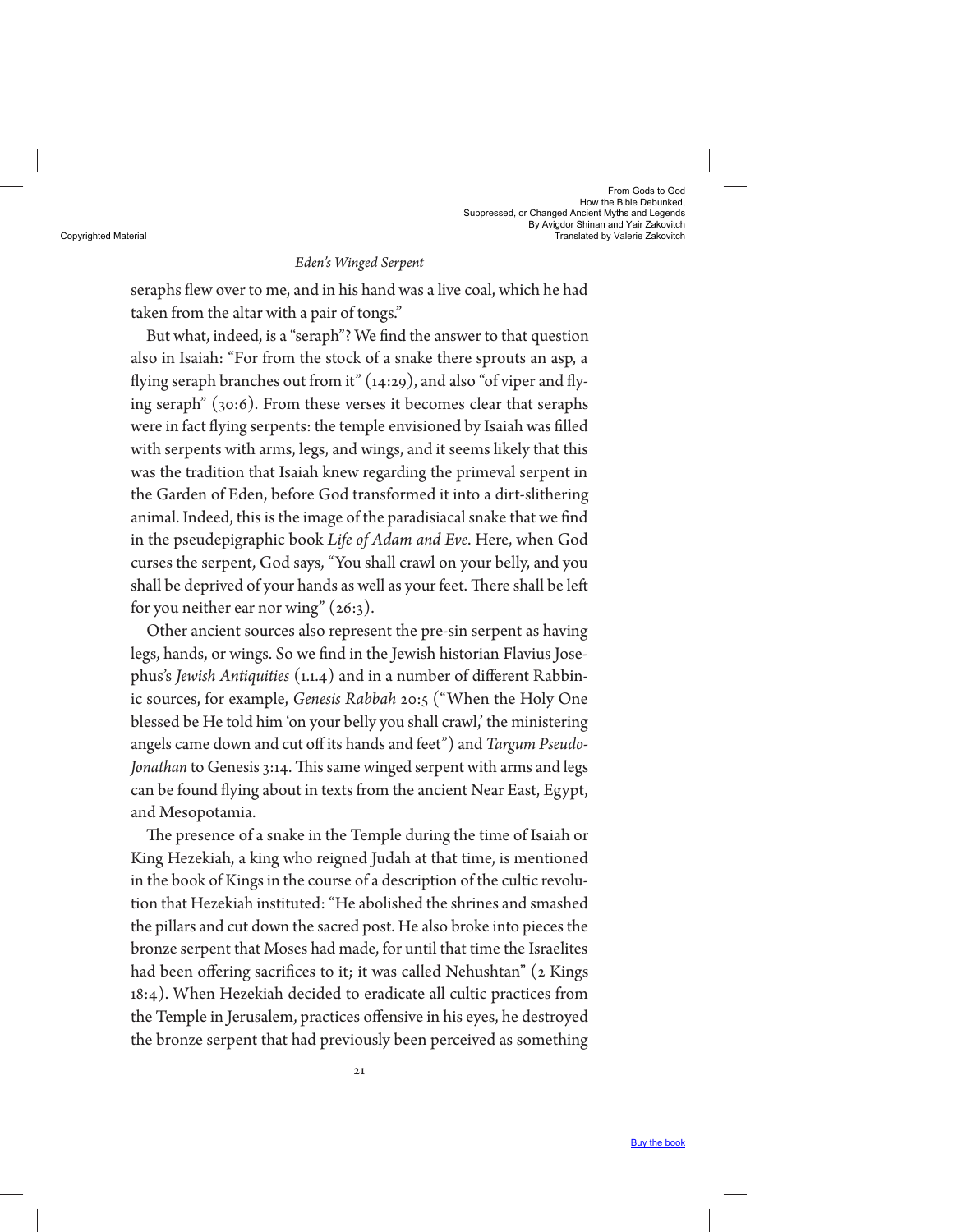## The World of Myth

intrinsically divine (if not, the Israelites would not have "offered sacrifices to it").

The writer of Kings, who refers to Hezekiah's actions, explicitly links the serpent to Moses. At least on the face of it, he seems to refer to the serpent that Moses created in the wilderness (as described in Numbers 21) after the Israelites had been attacked by a swarm of serpents and God had directed him to make a seraph, a copper image of a snake: "Moses made a copper serpent and mounted it on a standard; and when anyone was bitten by a serpent, he would look at the copper serpent and recover" (v. 9). On the other hand, the tradition in Kings may refer to a more ancient tale, against which also the verse in the book of Numbers is directed, according to which the sculpted image of the snake represented a divine being or a member of the divine assembly. The Torah, alarmed at the image of the people of Israel sacrificing to the serpent in the Temple, makes it clear in the story in Numbers that the bronze snake does not represent any divine, mythological being but was only a device, an object determined by God and fashioned by Moses—a mere human—for the purpose of healing snake-inflicted wounds. The story in Numbers 21 is therefore the beginning of a process whose end is reflected in Hezekiah's act: the story from Numbers did not stop the people from worshiping the snake, and so Hezekiah felt the need, finally, to forcefully remove and destroy it.

The idea that the snake in the Garden of Eden was a seraph with legs, arms, and wings suggests that also the story in Genesis was part of the polemic against the serpent-seraph that was installed in the Jerusalem Temple. The story in Genesis remarks that, with the expulsion of Adam and Eve from the Garden, God stationed cherubim — also winged creatures—"to guard the way to the tree of life"  $(3:24)$ . It seems that in the course of the cultic revolution in the Temple in Jerusalem, these winged cherubim — explicitly linked with the Ark of God in Exodus 25:18–22 and other places—replaced the winged serpents as the official flying guards in the divine entourage (see also, e.g., Ezekiel 10:2).

Returning to the story in Genesis, we find that though the account of the Garden of Eden admits that the snake was "the most cunning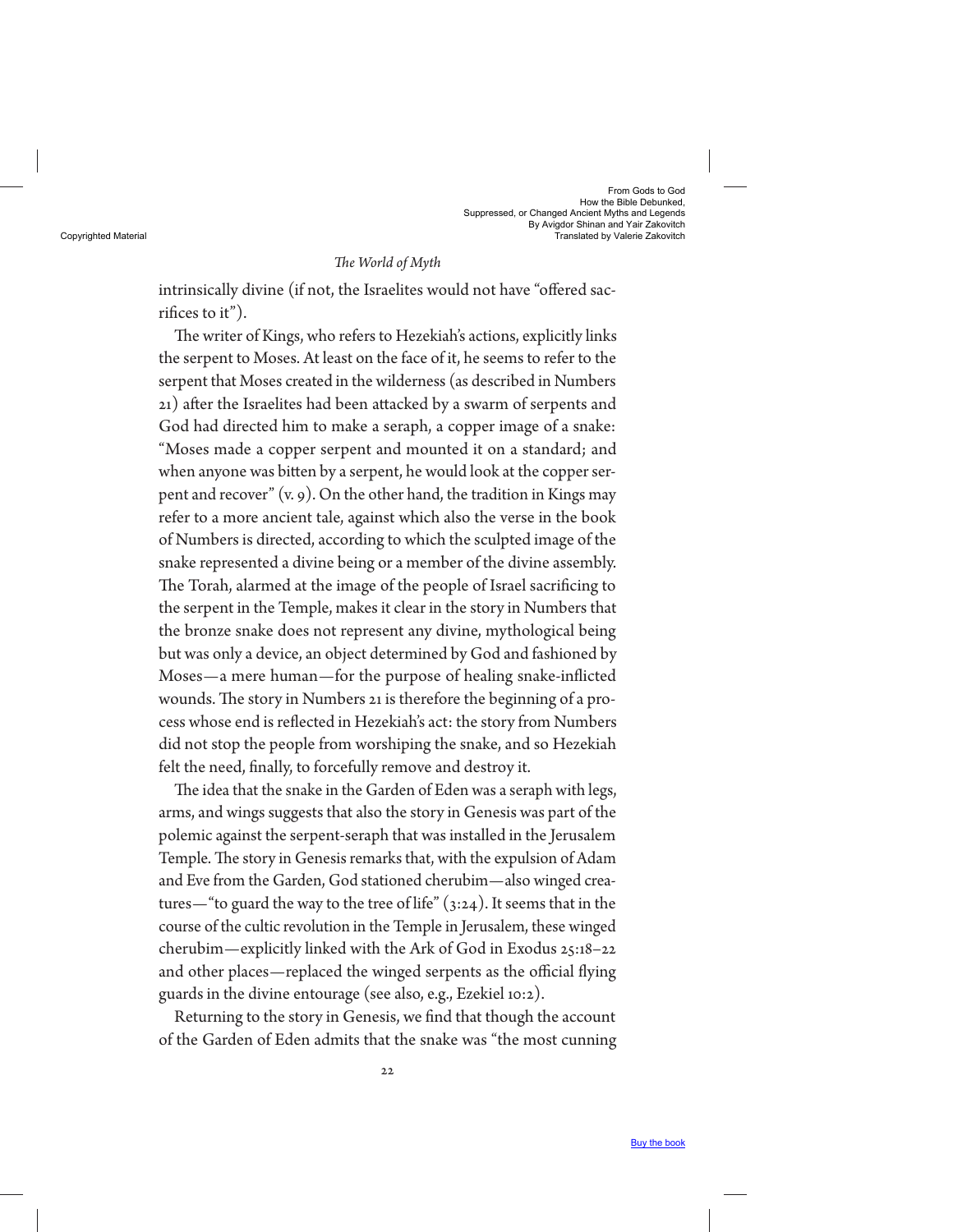# *Eden's Winged Serpent*

of all the wild beasts" (3:1), to which no other creature could compare in its cleverness, nevertheless the snake's knowledge is that of one of God's creatures: it is not divine wisdom. What's more, "cunning" (*'ormah*, from the root *'-r-m*) in this context is hardly a positive attribute of wisdom (as we find, e.g., in Proverbs 1:4, 8:5, 12) but rather denotes evil scheming, as we find in Exodus 21:14, "when a man schemes against another and kills him cunningly" (see also regarding the people of Gibeon, who "resorted to cunning" [Joshua 9:4]). The serpent in our story uses his cunning deceitfully when he tempts man with his scheming words, all in order that man might win the sort of knowledge that would position him to challenge God.

The primeval snake, according to this story, was able to converse with humankind, speaking with his mouth and hearing with his ears. The snake wreaks havoc with humankind by using his voice, his powers of rhetoric, and even when this avenue of deceit is denied him, he continues to endanger his victims with his poisonous tongue: "He sucks the poison of asps; the tongue of the viper kills him" ( Job 20:16). About evil men, writes the psalmist, "they sharpen their tongues like serpents" (Psalm 140:4). Perhaps the words of Ecclesiastes—"If the snake without utterance [*lahash*] bites [i.e., a snake against whom there is no charm], then there is no advantage to the trained charmer [lit., One with Tongue]"  $(i \circ n)$ —should be understood differently, as a rhetorical question: "Does the snake bite without [first] whispering? Does the eloquent have no advantage?" The snake's hissing is here credited with the power of first paralyzing the victim, thereby rendering him helpless, and the eloquent man is credited with a similar capacity. Let us add that such riddles — equivocal sayings that were meant to be understood in two different ways—are a common phenomenon in biblical literature. Be that as it may, the curse spoken by Jeremiah aligns with the first understanding of the riddle: "Lo, I will send serpents against you, adders that cannot be charmed, and they shall bite you" (8:17).

According to Psalm 58, charms are powerless over snakes not because of the serpent's ample cunning nor because of any innate fac-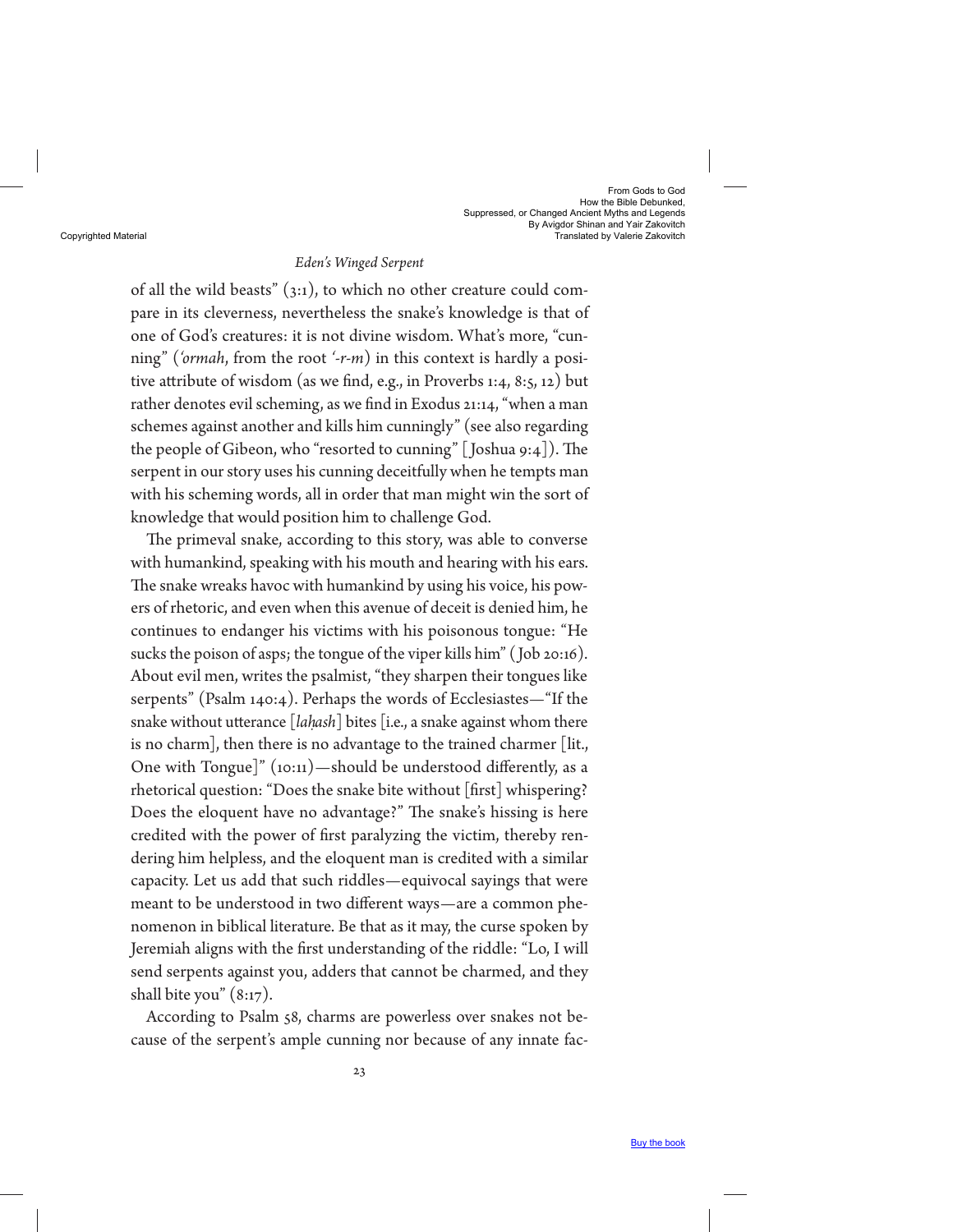### The World of Myth

ulty for withstanding the enchanter's powers but merely because of its own deficiency, the defect to which it was condemned, meaning its lack of ears: "Their venom is like that of a snake, a deaf viper whose ear is closed so as not to hear the voice of charmers or the expert mutterer of spells" (vv. 5–6). We now recall the snake's punishment according to *Life of Adam and Eve*, which included also the snake's ears amongst the organs then denied him. The snake's deafness is also alluded to by Micah when he compares Israel's enemies to snakes: "Let nations behold and be ashamed despite all their might; let them put hand to mouth; let their ears be deafened; let them lick dust like snakes, like crawling things on the ground"  $(7:16-17)$ . This depiction of the snake's deafness serves a double function, both mocking the snake's supposed wisdom and power while also casting doubt on the assumed powers of the spellcasters whose charms are powerless on creatures that cannot hear.

 Aside from the physical appearance of the paradisiacal snake — with wings, arms, legs, mouth, and ears — this creature, in its pre-fall form, seems to have possessed one more significant characteristic. The serpent, like God, apparently lived eternally. Just as with the granting of knowledge, the snake gave to Adam and Eve what he himself already possessed — wisdom, insight, shrewdness — so it is possible that he also was about to grant them eternal life. The story of the Garden of Eden, it appears, was also meant to challenge that belief.

The immortal serpent as the source of life plays a role in the mythologies of the ancient Near East. In the Epic of Gilgamesh, for example (tablet 11, lines 289–301), the snake steals from Gilgamesh a special plant that has the power to reinvigorate, to retain one's youth, and so gains what he denies humankind: immortality. Perhaps this belief developed out of snakes' regular shedding of their skin and their reemergence as though reborn. The Rabbis, unlike the ancient Babylonians, underscored what is not overtly stated in the Torah: the snake is mortal, and the excruciating pain that it experiences from shedding its skin is just one more of its punishments: "And [God] punished him that he will shed his skin once every seven years with great suffering" (*Pirkei de-Rabbi Eliezer* 14).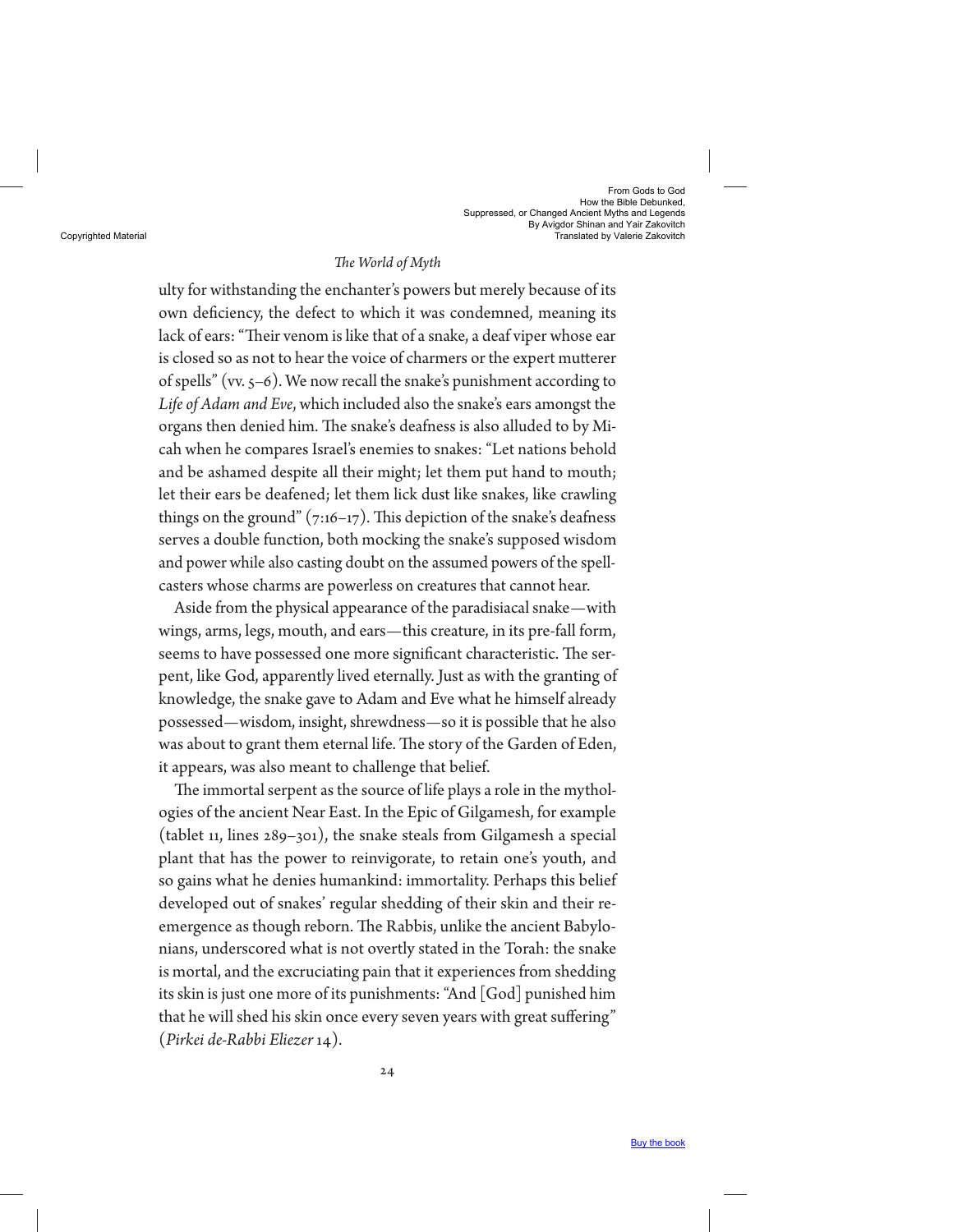# *Eden's Winged Serpent*

 With God's curse, the serpent — who was the source of life before being punished — becomes, according to Genesis, a source of human mortality: "I will put enmity between you and the woman, and between your offspring and hers; they shall strike at your head, and you shall strike at their heel"  $(3:15)$ . The story's ambivalence toward the snake — whose tongue contains the potential of both life and death — is hinted at also in the story we discussed above, the story of the serpentseraphs through which God punishes the Israelites (Numbers 21:4–9). In that story the snake was the source of suffering, while its bronze image brought healing. Of course, according to the religious-monotheistic worldview of the Bible, God was the source of both the Israelites' punishment and mercy. Beneath the biblical narrator's words, however, it seems that we still hear the rush of older currents, of more ancient belief systems, in which the source of death and life was the snake.

The image from Numbers 21, of the seraph that is fastened to the pole, "and when anyone was bitten by a serpent, he would look at the copper serpent and recover"  $(v, 9)$ , is familiar to us from a different source, from the tradition amongst the ancient Greeks about the god of medicine, Asclepius, son of Apollo, who knew the secret of resuscitating the dead. Images of Asclepius from the ancient world show him as a vigorous young man holding a staff on which a snake is curled.

The story in Genesis, we have found, actively argues against ancient traditions that were deemed unsuitable to the biblical writers for inclusion in their great work. The primeval snake, that mythological being who fought against the Creator before the creation of the world (see the introduction), is transformed into a creature like all other created beings after he springs a last-ditch attack on God by attempting to sabotage the harmony in God's created paradise. That divine creature, the winged serpent-seraph who had arms, legs, ears, and the power of speech and who occupied a prominent place in the Temple cult in Jerusalem, in our story is stripped not only of his limbs and ability to speak and hear but also of his immortality and is expelled both from Eden and the Temple. Even the snake's God-like wisdom becomes